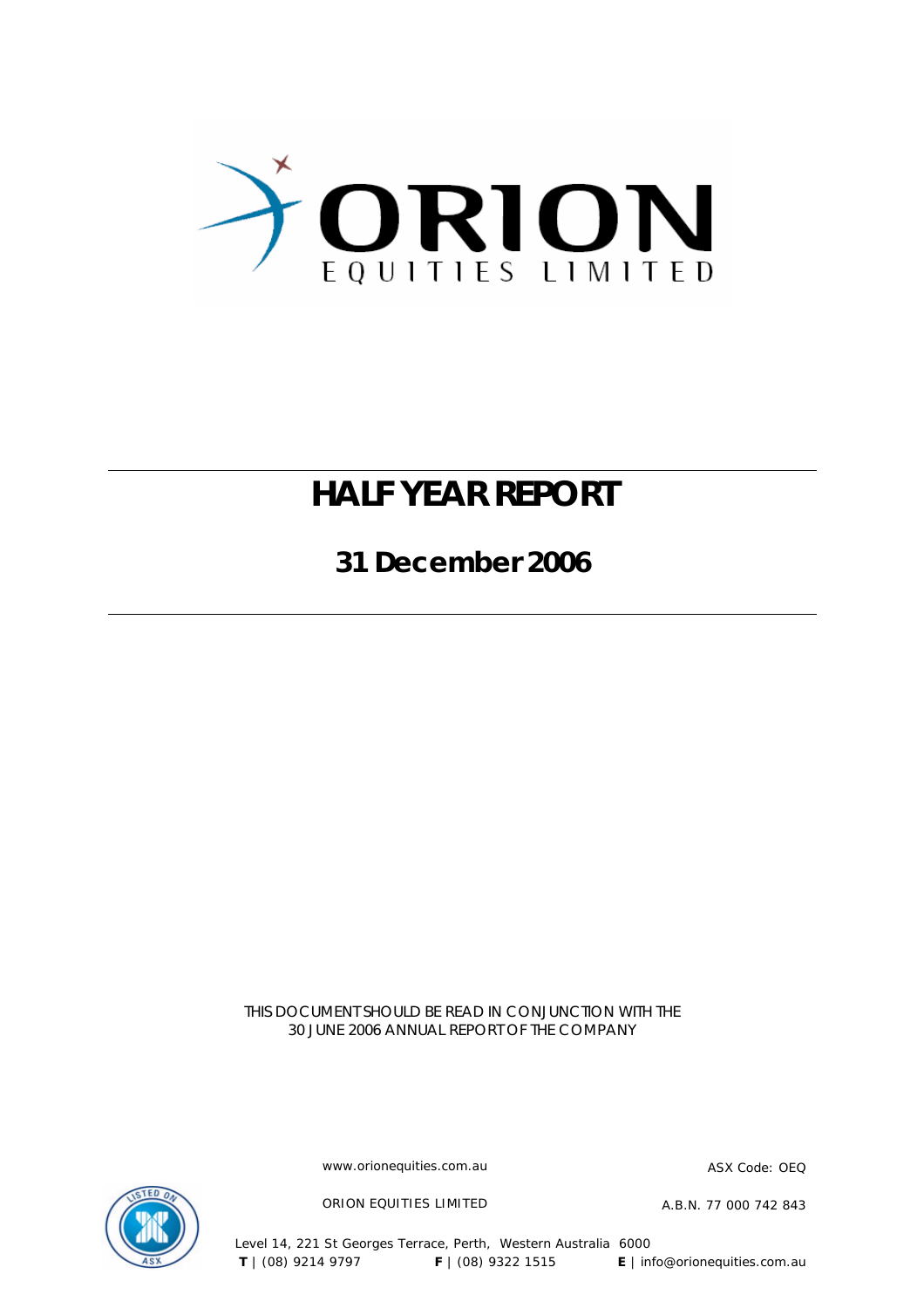| ASX Appendix 4D<br>Results for Announcement to Market | $\overline{2}$ | <b>BOARD</b><br>Faroog Khan<br>(Chairman)                  |
|-------------------------------------------------------|----------------|------------------------------------------------------------|
|                                                       |                | William M. Johnson<br>(Director)                           |
| Company Performance                                   | 5              | Victor P. H. Ho<br>(Director)<br>Yaqoob Khan<br>(Director) |
| Directors' Report                                     | 6              |                                                            |
| (which includes                                       |                |                                                            |
| Auditor's Independence Declaration)                   | 16             | <b>COMPANY SECRETARY</b>                                   |
|                                                       | 17             | Victor P. H. Ho                                            |
| Condensed Income Statement                            |                |                                                            |
| <b>Condensed Balance Sheet</b>                        | 18             | <b>PRINCIPAL &amp; REGISTERED OFFICE</b>                   |
|                                                       |                | Level 14, The Forrest Centre                               |
| Statement of Changes in Equity                        | 19             | 221 St Georges Terrace                                     |
| <b>Condensed Cash Flow Statement</b>                  | 20             | Perth Western Australia 6000                               |
|                                                       |                | Telephone: (08) 9214 9797                                  |
| Notes to Financial Statements                         | 21             | Facsimile:<br>(08) 9322 1515                               |
|                                                       |                |                                                            |
| Directors' Declaration                                | 26             | Email:<br>info@orionequities.com.au                        |
| Independent Review Report                             | 27             | Website:<br>www.orionequities.com.au                       |
|                                                       |                |                                                            |
| Information on Securities                             | 29             | <b>SHARE REGISTRY</b>                                      |

### **www.orionequities.com.au**

**Visit our website for:** 

- 
- 
- 

**Register your email with us to**  AUDITOR **announcements and releases Level 8** 

### **CONTENTS CORPORATE DIRECTORY**

#### **BOARD**

| Faroog Khan        | (Chairman) |
|--------------------|------------|
| William M. Johnson | (Director) |
| Victor P. H. Ho    | (Director) |
| Yagoob Khan        | (Director) |
|                    |            |

#### Auditor's Independence Declaration) **16 COMPANY SECRETARY**

#### **PRINCIPAL & REGISTERED OFFICE**

| Telephone: | (08) 9214 9797 |
|------------|----------------|
| Facsimile: | (08) 9322 1515 |

| Email:   | info@orionequities.com.au |
|----------|---------------------------|
| Website: | www.orionequities.com.au  |

#### **SHARE REGISTRY**

 Advanced Share Registry Services 110 Stirling Highway Nedlands Western Australia 6009 Telephone: (08) 9389 8033 Facsimile: (08) 9389 7871<br>Email: admin@advar Email: admin@advancedshare.com.au Website: www.asrshareholders.com

#### **Latest News Contract Contract Contract Contract Contract Contract Contract Contract Contract Contract Contract Contract Contract Contract Contract Contract Contract Contract Contract Contract Contract Contract Contract Co**

**Market Announcements Australian Securities Exchange Financial Reports Financial Reports Perth, Western Australia** 

#### **ASX CODE**  OEQ

**receive latest Company Exerceive latest Company BDO, Chartered Accountants & Advisers**  256 St Georges Terrace Perth Western Australia 6000 **EMAIL US NOW** Telephone: (08) 9360 4200 Facsimile: (08) 9481 2524 **info@orionequities.com.au biometrical community info@orionequities.com.au biometrical community info@orionequities.com.au**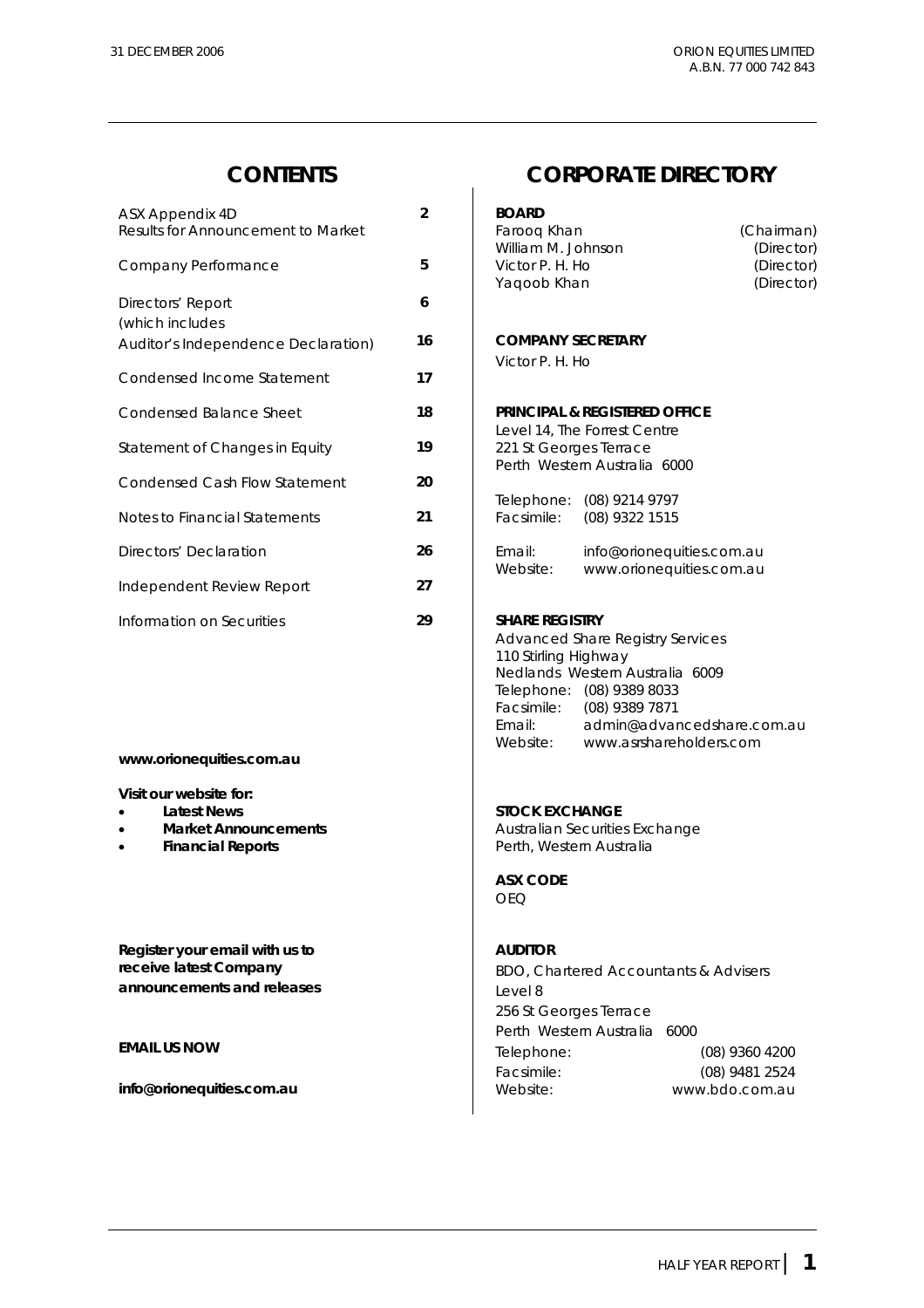## **APPENDIX 4D HALF YEAR REPORT**

This Half Year Report is provided to the Australian Securities Exchange (**ASX**) under ASX Listing Rule 4.2A.3

| <b>Current Reporting Period:</b> | 1 July 2006 to 31 December 2006 |                                                                                                                  |  |
|----------------------------------|---------------------------------|------------------------------------------------------------------------------------------------------------------|--|
| Previous Corresponding Period:   | 1 July 2005 to 31 December 2005 |                                                                                                                  |  |
| <b>Balance Date:</b>             |                                 | 31 December 2006                                                                                                 |  |
| Company:                         |                                 | Orion Equities Limited (OEQ)                                                                                     |  |
| Consolidated Entity:             |                                 | OEQ and controlled entities:                                                                                     |  |
|                                  | (1)                             | Silver Sands Developments Pty Ltd (formerly Central<br>Exchange Operations Pty Ltd) (a wholly owned subsidiary); |  |
|                                  | (2)                             | Hume Mining NL (a wholly owned subsidiary);                                                                      |  |
|                                  | (3)                             | Central Exchange Mining Ltd (a wholly owned subsidiary<br>incorporated on 27 April 2006);                        |  |
|                                  | (4)                             | OEQO Pty Ltd (a wholly owned subsidiary incorporated on<br>7 July 2006).                                         |  |
|                                  |                                 |                                                                                                                  |  |

### **Adoption of Australian International Financial Report Standards (AIFRS)**

The Company's financial statements for the current reporting period has been prepared under AIFRS. Where necessary, comparative information (i.e. in relation to the previous corresponding period) has been adjusted for reporting under the applicable AIFRS.

### **RESULTS FOR ANNOUNCEMENT TO THE MARKET**

|                                              | Dec 2006    | Dec 2005        | %        | Up / |
|----------------------------------------------|-------------|-----------------|----------|------|
| <b>Consolidated Entity</b>                   | \$          | \$              | Change   | Down |
|                                              |             |                 |          |      |
| <b>Total revenues</b>                        | 9,679,531   | 2,158,903       | 348%     | Up   |
| Total expenses                               | (820, 911)  | (320,795)       | 156%     | Up   |
| Profit before tax                            | 8,858,620   | 1,838,108       | 382%     | Up   |
|                                              |             |                 |          |      |
| Income tax                                   | (3,277,961) | (595,694)       | 450%     | Up   |
| Profit after tax attributable to members     | 5,580,659   | 1,242,414       | 349%     | Up   |
|                                              |             |                 |          |      |
| Basic and diluted earnings per share (cents) | 31.33       | 7.18            | 337%     | Up   |
|                                              |             |                 |          |      |
|                                              |             |                 |          | Up / |
| <b>Consolidated Entity</b>                   | Dec 2006    | <b>Jun 2006</b> | % Change | Down |
|                                              |             |                 |          |      |
| Pre-tax NTA backing per share                | \$1.988     | \$1.557         | 28%      | Up   |
| Post-tax NTA backing per share               | \$1.709     | \$1.426         | 20%      | Up   |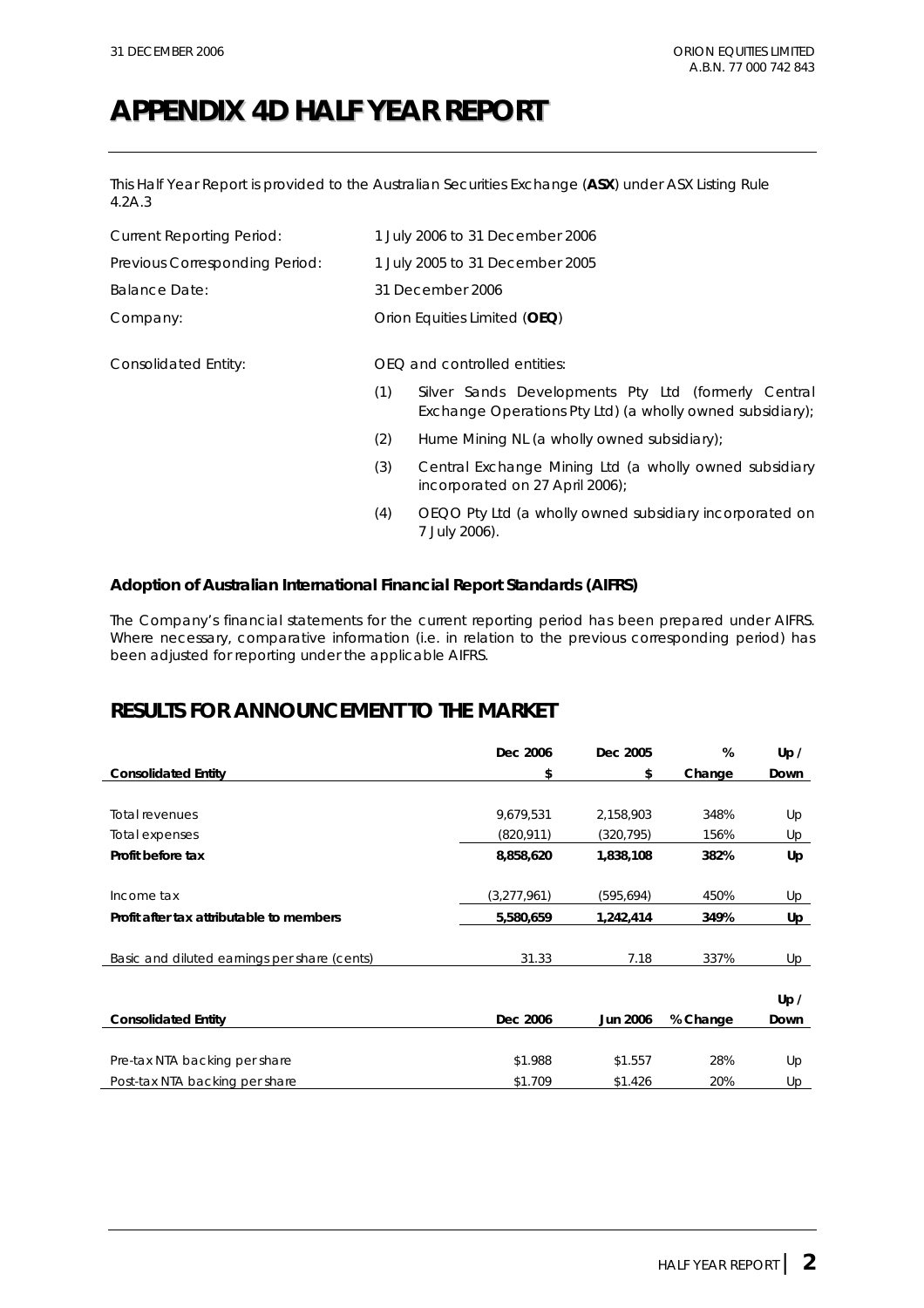# **APPENDIX 4D HALF YEAR REPORT**

### **Brief Explanation of Results**

The Consolidated Entity increased its net profit by 382% during the current reporting period to \$8.9 million (pre tax); after tax net profit was up 349% to \$5.6 million.

Total revenues of \$9,679,532 (Dec 2005: \$2,158,903) include:

- (1) \$8,497,074 net profit from the Company's share trading portfolio (Dec 2005: \$1,323,933), which comprises:
	- (a) \$6,646,730 unrealised gains on securities (Dec 2005: \$461,824);
	- (b) \$1,764,273 realised gains on securities (Dec 2005: \$807,154);
	- (c) \$86,071 dividend income (Dec 2005: \$54,955)
- (2) \$1,060,782 share of Associate entities' net profits and dividend income received from Associate entities (Dec 2005: \$728,733)
- (3) \$40,400 net income from the Company's options portfolio (Dec 2005: \$64,831).

Total expenses of \$820,911 (Dec 2005: \$320,795) include:

- (1) \$268,357 olive grove operations (Dec 2005: nil);
- (2) \$242,539 personnel costs (including Directors' fees) (Dec 2005: \$136,789);
- (3) \$79,988 exploration and evaluation expenses (Dec 2005: \$9,578).

Please also refer to the balance of this Half Year Report.

### **Dividends**

The Directors are pleased to declare an interim dividend of:

| Dividend Rate       | Record Date  | Expected<br><b>Payment Date</b> | Franking             | <b>Total Dividends</b><br>Payable |
|---------------------|--------------|---------------------------------|----------------------|-----------------------------------|
| 1.5 cents per share | 8 March 2007 | 15 March 2007                   | <b>Fully franked</b> | \$267.216                         |

### **Controlled Entities**

The Company incorporated OEQO Pty Ltd as a wholly owned subsidiary during the current reporting period. The Company did not gain or lose control over other entities during the current reporting period.

### **Associates**

The Company has accounted for the following investments at Balance Date as investments in an Associate entity (on an equity accounting basis):

- (1) 28.3% interest in ASX listed Scarborough Equities Limited (**"SCB"**);
- (2) 28.4% interest in ASX listed Bentley International Limited (**"BEL"**).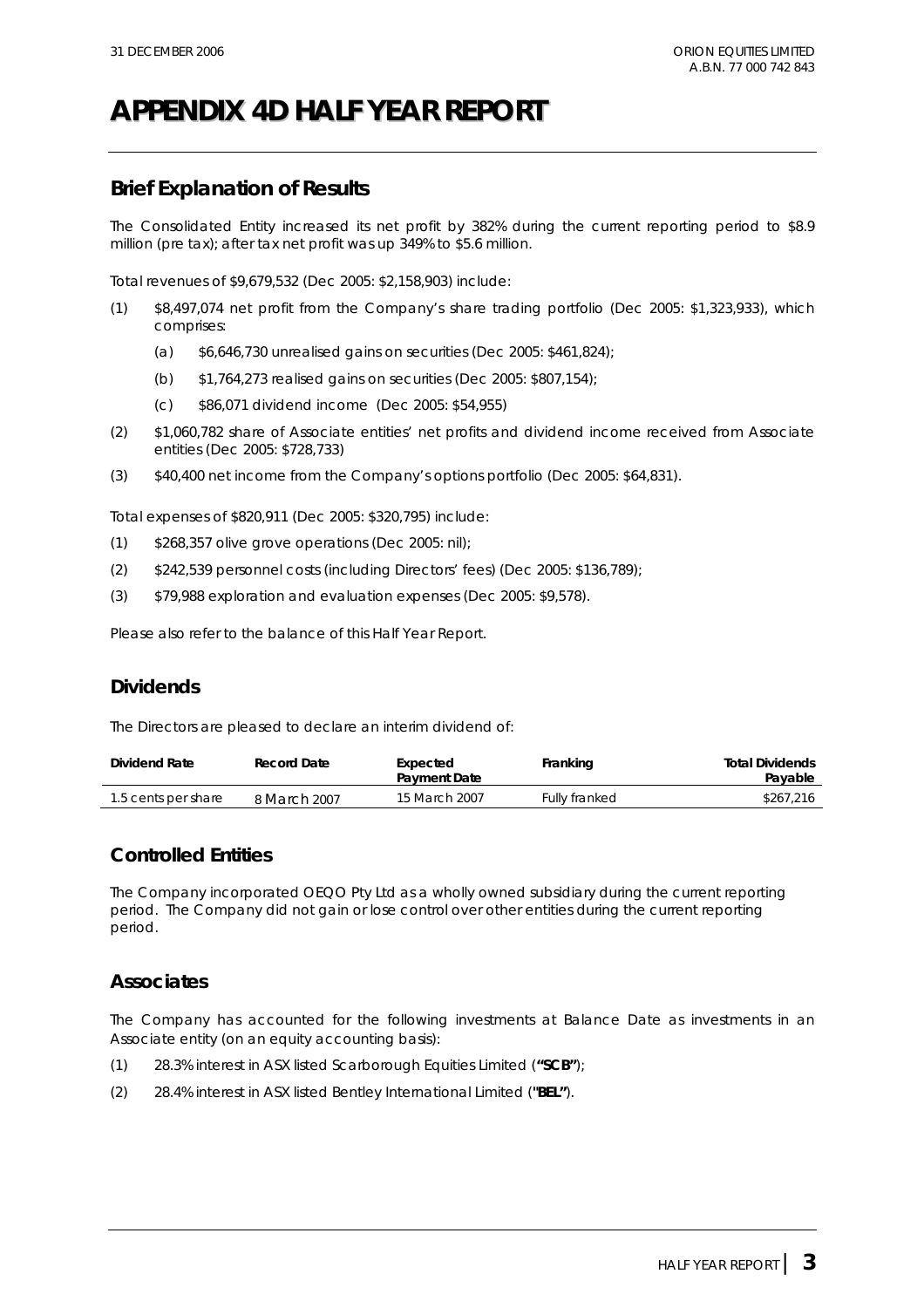## **APPENDIX 4D HALF YEAR REPORT**

### **Joint Venture Entities**

The Company did not have any interest in joint venture entities during the current reporting period.

For and on behalf of the Directors,

Date: 28 February 2007

Victor Ho Company Secretary Telephone: (08) 9214 9797 Email: info@orionequities**.**com.au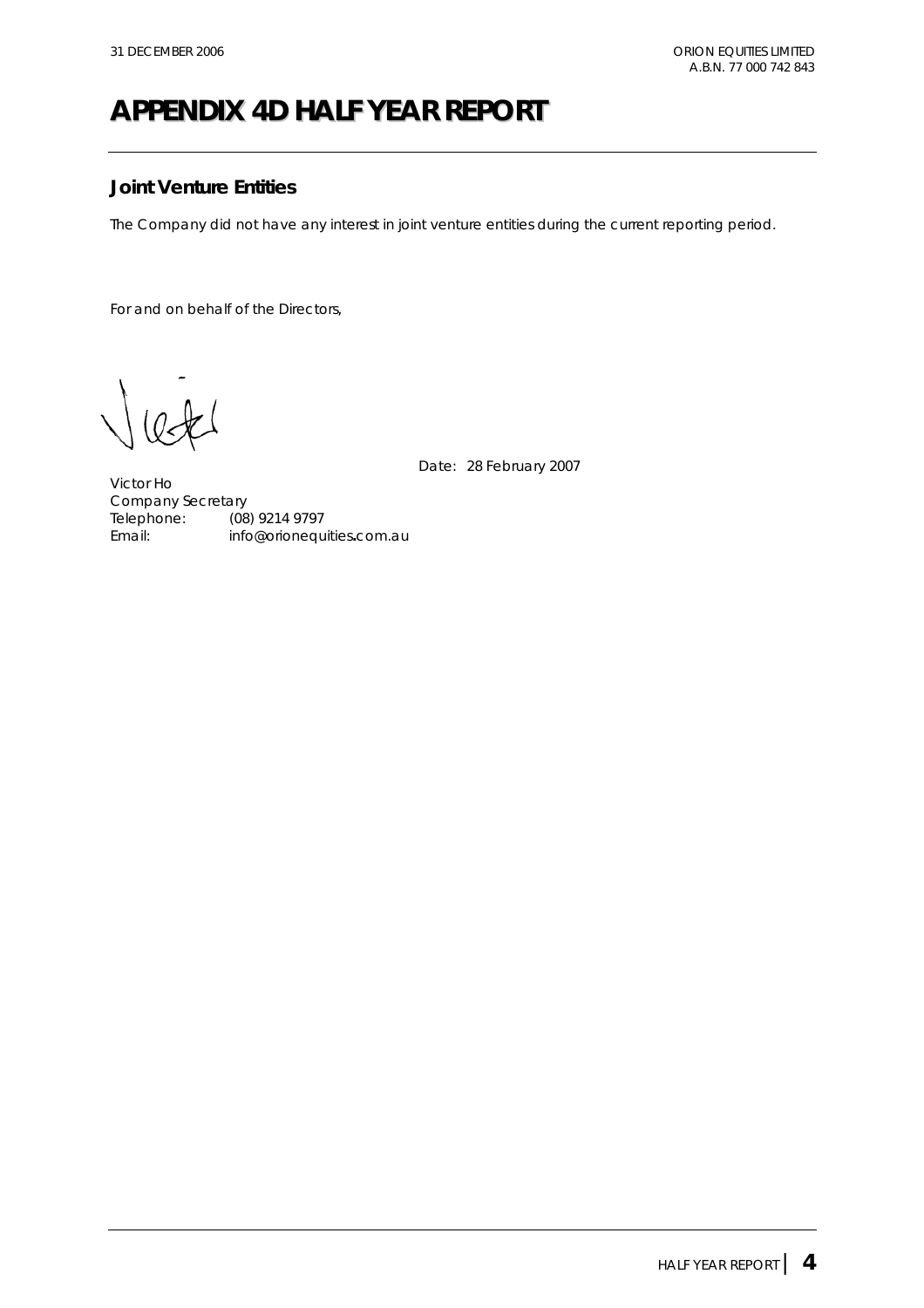## **COMPANY PERFORMANCE**

The Company has been listed on the Australian Securities Exchange (**ASX**) since November 1970.

Since 8 July 2004, the Company has been admitted to ASX as an investment entity.

Orion Equities increased its net profit by 382% during the December 2006 half year to \$8.9 million (pre tax); after tax net profit was up 349% to \$5.6 million.

Earnings per share increased 337% from 7.2 cents for the December 2005 financial half year to 31.3 cents for the December 2006 financial half year.

| <b>Dividend Rate</b><br>per share | <b>Record Date</b> | <b>Payment Date</b> | Franking             | <b>Total Dividends</b><br>Paid/Payable |
|-----------------------------------|--------------------|---------------------|----------------------|----------------------------------------|
| 1.5 cents                         | 8 March 2007       | 15 March 2007       | Fully franked        | \$267,216                              |
| 3.0 cents                         | 12 October 2006    | 19 October 2006     | Fully franked        | \$534,432                              |
| $1.5$ cent                        | 31 March 2006      | 7 April 2006        | <b>Fully franked</b> | \$267,216                              |
| $1.5$ cent                        | 30 September 2005  | 13 October 2005     | Fully franked        | \$267,216                              |
| 5 cents                           | 6 July 2004        | 9 July 2004         | 60% franked          | \$861,000                              |

The Company has paid regular dividends as an investment company:



**VWAP** = volume weighted average OEQ price for the month; **NTA** = net tangible asset backing at month end *Source: IRESS*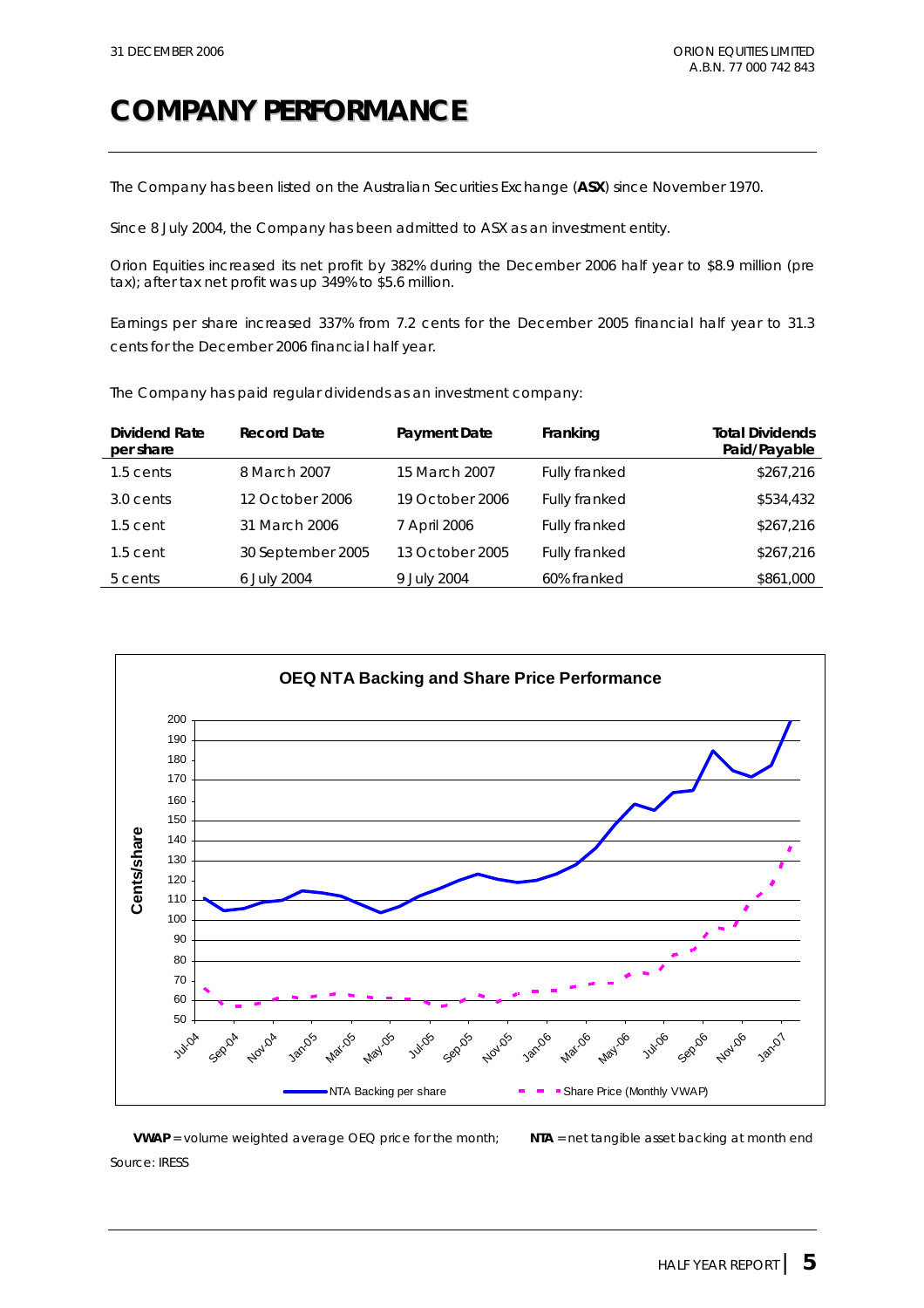The Directors present their report on Orion Equities Limited (**"Company"** or **"Orion Equities"** or **"OEQ"**) and its controlled entities (the **"Consolidated Entity"**) for the half year ended 31 December 2006 (**"Balance Date"**).

Orion Equities is a company limited by shares that is incorporated and domiciled in Australia and has been listed on the Australian Securities Exchange (**"ASX"**) since November 1970.

Orion Equities has prepared a consolidated financial report incorporating the entities that it controlled during the financial half year. Controlled wholly owned entities are:

- (1) Silver Sands Developments Pty Ltd (formerly Central Exchange Operations Pty Ltd) ABN 16 094 097 122 (controlled throughout the financial half year);
- (2) Hume Mining NL ABN 52 063 994 945 (controlled throughout the financial half year);
- (3) Central Exchange Mining Ltd (controlled throughout the financial half year);
- (4) OEQO Pty Ltd (controlled since incorporation on 7 July 2006).

Orion Equities has accounted for the following investments at Balance Date as investments in an Associate entity (on an equity accounting basis):

- (1) 28.3% interest in ASX listed Scarborough Equities Limited (**SCB**) (30 June 2006: 27.86%);
- (2) 28.4% interest in ASX listed Bentley International Limited (**BEL**) (30 June 2006: 27.93%).

### **OPERATING RESULTS**

| Consolidated      | Dec 2006    | Dec 2005   |
|-------------------|-------------|------------|
| Total revenues    | 9,679,531   | 2,158,903  |
| Total expenses    | (820, 911)  | (320, 795) |
| Profit before tax | 8,858,620   | 1,838,108  |
| Income tax        | (3,277,961) | (595, 694) |
| Profit after tax  | 5,580,659   | 1,242,414  |

Total revenues of \$9,679,532 (Dec 2005: \$2,158,903) include:

- (1) \$8,497,074 net profit from the Company's share trading portfolio (Dec 2005: \$1,323,933), which comprises:
	- (a) \$6,646,730 unrealised gains on securities (Dec 2005: \$461,824);
	- (b) \$1,764,273 realised gains on securities (Dec 2005: \$807,154);
	- (c) \$86,071 dividend income (Dec 2005: \$54,955)
- (2) \$1,060,782 share of Associate entities' net profits and dividend income received from Associate entities (Dec 2005: \$728,733)
- (3) \$40,400 net income from the Company's options portfolio (Dec 2005: \$64,831).

Total expenses of \$820,911 (Dec 2005: \$320,795) include:

- $(1)$  \$268,357 olive grove operations (Dec 2005: nil);
- (2) \$242,539 personnel costs (including Directors' fees) (Dec 2005: \$136,789);
- (3) \$79,988 exploration and evaluation expenses (Dec 2005: \$9,578).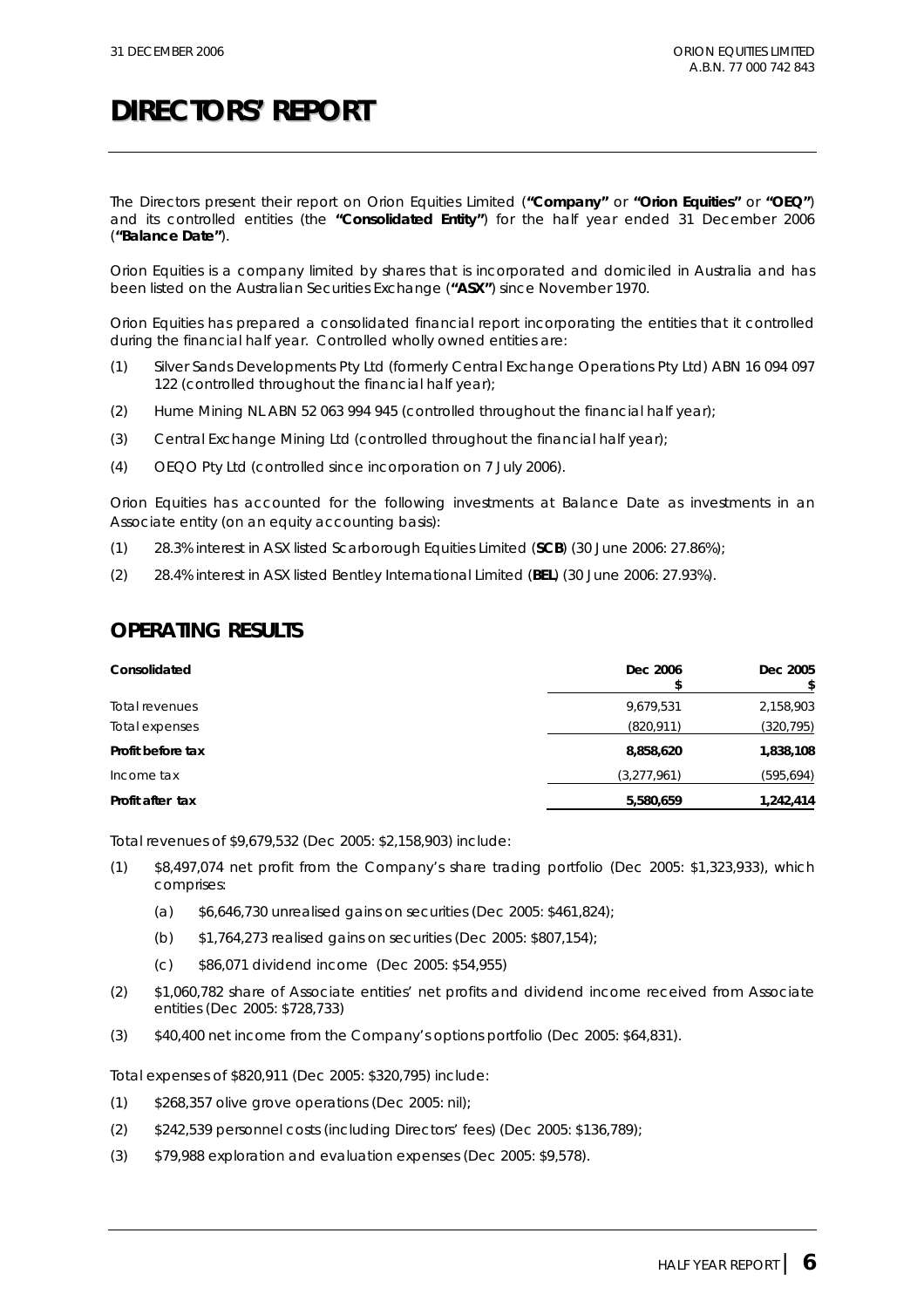## **EARNINGS PER SHARE**

| <b>Consolidated Entity</b>                                                                                                                   | Dec 2006   | Dec 2005   |
|----------------------------------------------------------------------------------------------------------------------------------------------|------------|------------|
| Basic and diluted earnings per share (cents)                                                                                                 | 31.33      | 7.18       |
| Weighted average number of ordinary shares<br>outstanding during the year used in the<br>calculation of basic and diluted earnings per share | 17.814.389 | 17,314,645 |

## **FINANCIAL POSITION**

|                                          | Dec 2006    | <b>Jun 2006</b> |
|------------------------------------------|-------------|-----------------|
| Consolidated                             | \$          | \$              |
|                                          |             |                 |
| Cash and cash equivalents                | 3,076,153   | 1,102,658       |
| Investments in securities                | 17,814,655  | 12,636,778      |
| Investments in listed Associate entities | 10,793,809  | 9,726,370       |
| Inventory                                | 3,861,635   | 3,821,038       |
| Trade and other receivables              | 175,582     | 589,312         |
| Other assets                             | 40,949      | 35,450          |
|                                          | 35,762,783  | 27,911,606      |
| <b>Tax liabilities</b>                   | (4,969,147) | (2,338,534)     |
| Trade and other payables                 | (343, 705)  | (167, 776)      |
| Net assets                               | 30,449,931  | 25,405,296      |
| Issued capital                           | 19,374,006  | 19,375,598      |
| Retained earnings                        | 11,075,925  | 6,029,698       |
| <b>Total Equity</b>                      | 30,449,931  | 25,405,296      |

## **NET TANGIBLE ASSET BACKING**

| Consolidated                        | Dec 2006    | <b>Jun 2006</b> |
|-------------------------------------|-------------|-----------------|
| Net tangible assets (before tax)    | 35,419,078  | 27,743,830      |
| Pre-Tax NTA Backing per share       | \$1.988     | \$1.557         |
|                                     |             |                 |
| Less: Provision for tax             | (4,969,147) | (2,338,534)     |
| Net tangible assets (after tax)     | 30,449,931  | 25,405,296      |
| Post-tax NTA Backing per share      | \$1.709     | \$1.426         |
|                                     |             |                 |
| Based on total issued share capital | 17,814,389  | 17,814,389      |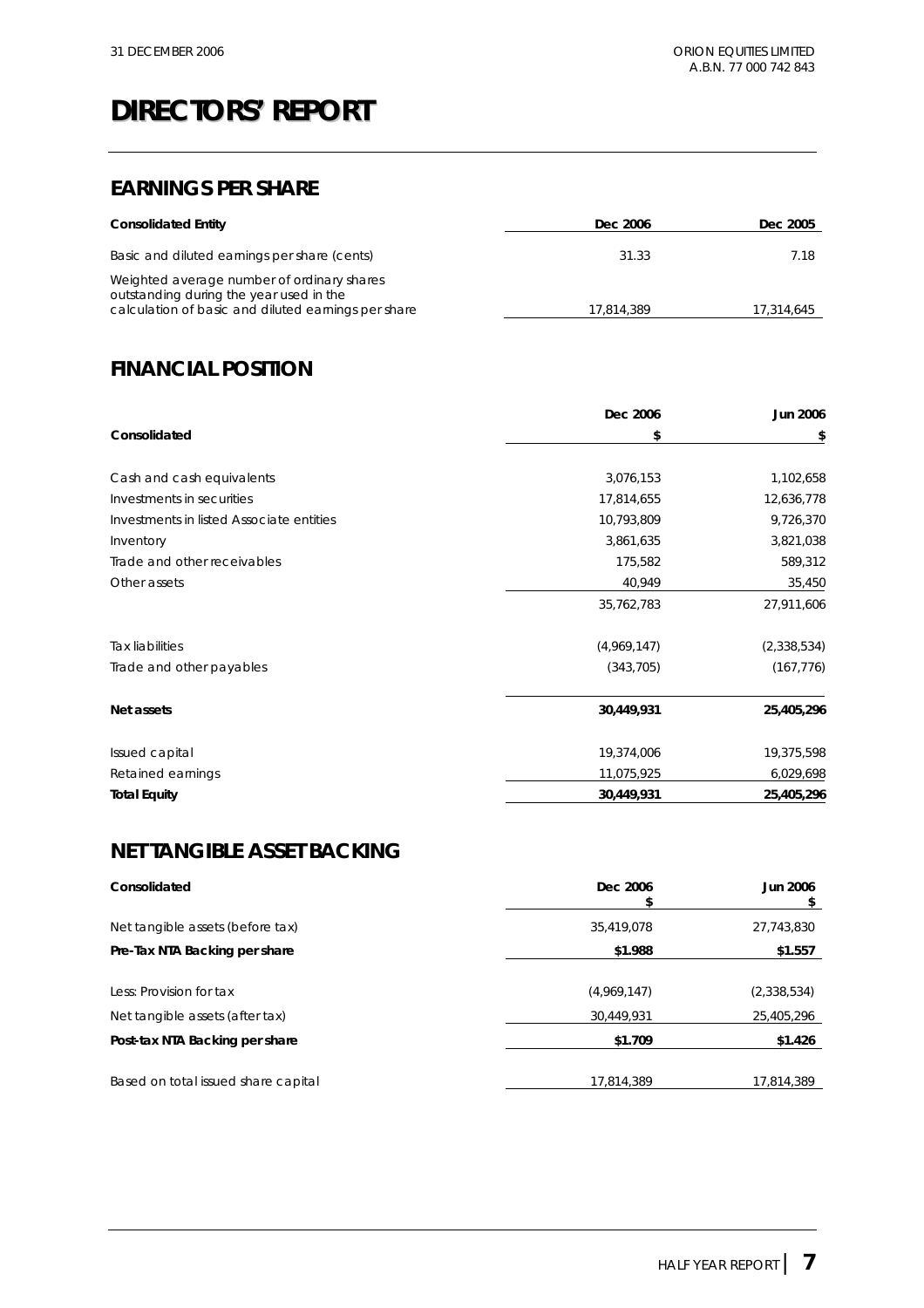#### **Monthly Reporting of NTA Information**

To assist shareholders to assess the value of the Company's shares, within 14 days after the end of each month the Company lodges an ASX market announcement detailing a statement of the NTA backing of its shares as at the end of the preceding month.

Such announcements are also emailed to shareholders who have registered their email addresses with the Company and posted on the Company's website.

### **Dividends**

The Directors are pleased to declare an interim dividend of:

| Dividend Rate       | Record Date  | Estimated<br><b>Payment Date</b> | Franking      | <b>Total Dividends</b><br>Payable |
|---------------------|--------------|----------------------------------|---------------|-----------------------------------|
| 1.5 cents per share | 8 March 2007 | 15 March 2007                    | Fully franked | \$267.216                         |

Recent dividends paid by the Company were:

| <b>Dividend Rate</b> | <b>Record Date</b> | <b>Payment Date</b> | Franking             | <b>Total Dividends Paid</b> |
|----------------------|--------------------|---------------------|----------------------|-----------------------------|
| 3.0 cent per share   | 12 October 2006    | 19 October 2006     | <b>Fully franked</b> | \$534,432                   |
| 1.5 cent per share   | 31 March 2006      | 7 April 2006        | Fully franked        | \$267,216                   |
| 1.5 cent per share   | 30 September 2005  | 13 October 2005     | Fully franked        | \$267,216                   |
| 5 cents per share    | 6 July 2004        | 9 July 2004         | 60% franked          | \$861,000                   |

#### **Dividend Policy**

It is the objective of the Company to provide a regular and stable dividend payment to shareholders after the announcement of its half year and full year operating results. These results are normally announced in February and August each year and the Company will endeavour to announce its dividend payments at this time.

The Company intends to distribute annually to shareholders at least 50% of the available net profits arising from the dividend, interest and other income it receives from its investments and the gains on its investments, to the extent permitted by law and subject to prudent business practices. Dividends will be franked to the extent that available franking credits permit and in accordance with the stated objective of providing 2 dividend payments a year.

#### **Dividend Reinvestment Plan**

The Constitution of the Company authorises the Directors to establish and maintain a Dividend Reinvestment Plan ("**DRP"**) (whereby any member may elect that dividends payable by the Company be reinvested by way of subscription for shares in the Company). The Company does not presently have a DRP.

The Directors propose to develop and implement a DRP in the future, subject to there being a reduction in the current discount between the Company's share price and its NTA backing.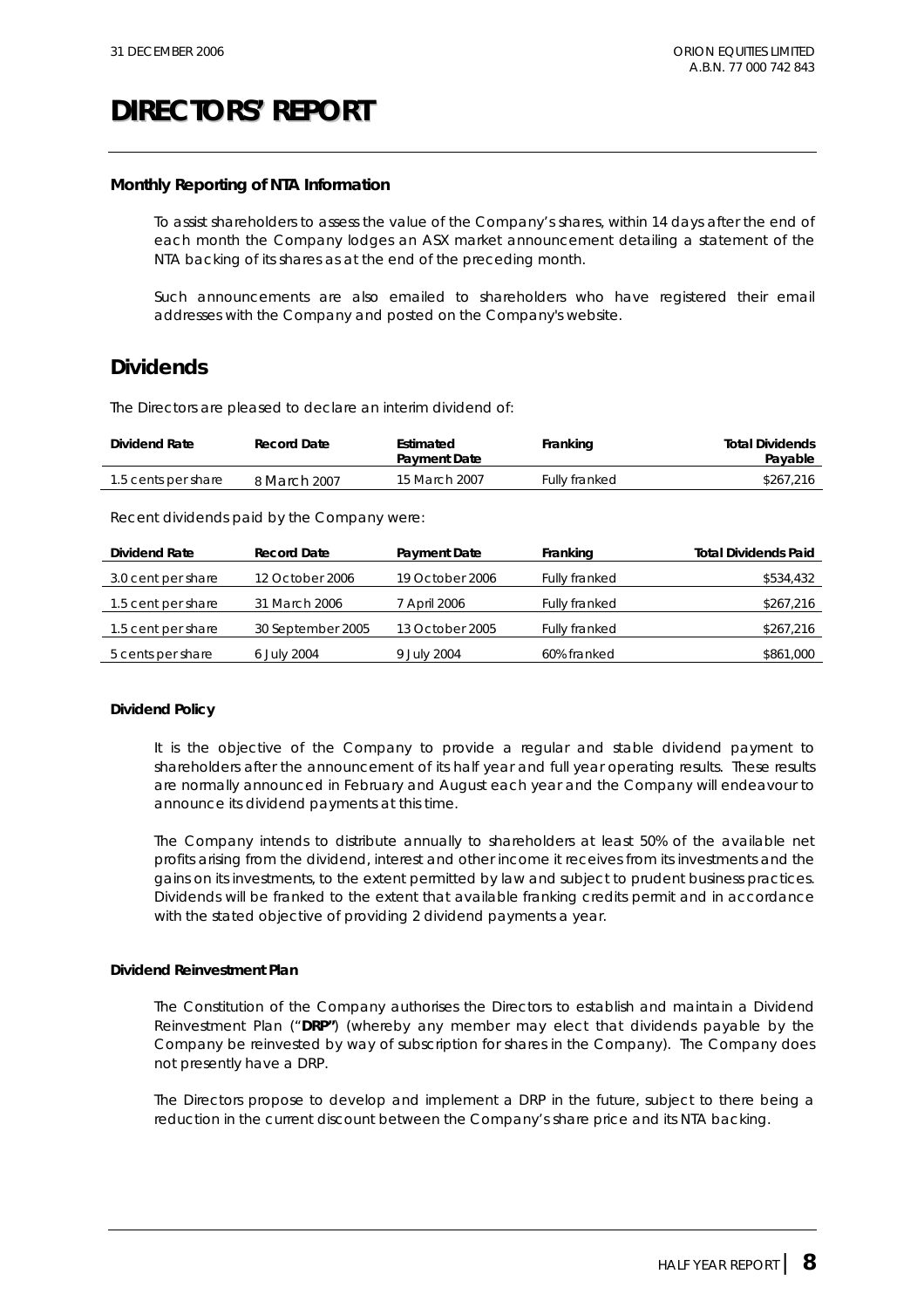### **SECURITIES IN THE COMPANY**

At Balance Date and as at the date of this Directors' Report, the Company has 17,814,389 fully paid ordinary shares on issue (31 December 2005: 17,814,389). All such shares are listed on ASX. The Company has no other securities on issue.

#### **Unmarketable Parcel Sale Facility**

During October 2006, the Company completed an Unmarketable Parcel Sale Facility in respect of 137,167 shares formerly held by 558 shareholders.

Under this facility (implemented pursuant to clause 152 of the Company's Constitution and ASX Listing Rule 15.13), the Company provided 6 weeks notice (from 2 August 2006) for affected shareholders to advise the Company of their wish to retain their Unmarketable Parcel shareholding. Shareholders who did not to return a Share Retention form by the deadline of 15 September 2006 had their Unmarketable Parcel shareholding aggregated and sold on-market. Affected shareholders who had their Unmarketable Parcel shares sold received a pro-rata share of the total proceeds of sale without any deduction for brokerage or other costs of sale (which was be borne by the Company)

#### **On-Market Share Buy-Back**

The Company has obtained shareholder approval at the 2005 Annual General Meeting for the implementation of an on-market buy back scheme for up to 20% of the Company's issued share capital between any 2 consecutive AGMs, in accordance with section 257C(1) of the Corporations Act. The Company has not implemented such buy-back scheme during the financial half year and as at the date of this report.

### **REVIEW OF OPERATIONS**

#### **1. Portfolio Details As At 31 December 2006**

#### **Asset Weighting**

|                                       | % of Net Assets |
|---------------------------------------|-----------------|
| Australian equities                   | 78.5%           |
| Property                              | 12.7%           |
| International equities *              | $*15.4%$        |
| Net cash/other assets and liabilities | 9.7%            |
| Current and deferred tax liabilities  | $-16.3$         |
| <b>TOTAL</b>                          | 100%            |

BEL is an ASX listed investment company with investments in securities listed on overseas markets. The Company's investment in BEL represents an indirect interest in international equities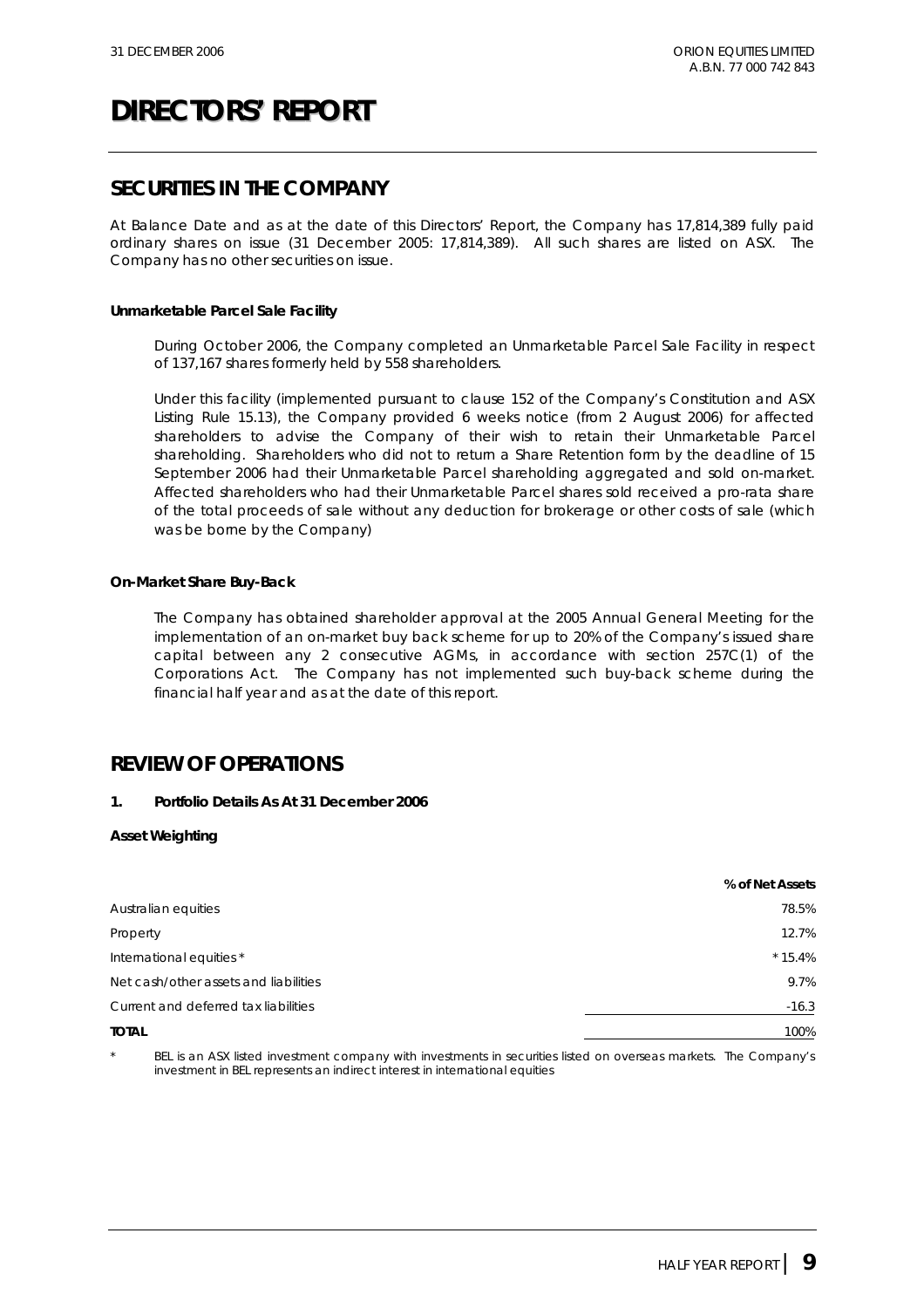#### **Top 20 Listed Equity Holdings**

| <b>Equities</b> |                                        | <b>Fair Value</b><br>\$'million | % of Net<br><b>Assets</b> |              | <b>ASX Code Industry Sector Exposures</b> |
|-----------------|----------------------------------------|---------------------------------|---------------------------|--------------|-------------------------------------------|
| 1.              | Scarborough Equities Limited *         | 5.558                           | 18.3%                     | <b>SCB</b>   | <b>Diversified Financials</b>             |
| 2.              | <b>Bentley International Limited *</b> | 4.849                           | 15.9%                     | <b>BEL</b>   | <b>Diversified Financials</b>             |
| 3.              | Strike Resources Limited +             | 4.762                           | 15.6%                     | <b>SRK</b>   | Energy                                    |
| 4.              | Oilex NL                               | 2.997                           | 9.8%                      | <b>OEX</b>   | Energy                                    |
| 5.              | Katana Capital Limited                 | 1.284                           | 4.2%                      | KAT          | Diversified Financials                    |
| 6.              | Magma Metals Limited                   | 0.810                           | 2.7%                      | <b>MMB</b>   | <b>Materials</b>                          |
| 7.              | <b>BHP Billiton Limited</b>            | 0.784                           | 2.6%                      | <b>BHP</b>   | Materials                                 |
| 8.              | Rio Tinto Limited                      | 0.593                           | 1.9%                      | <b>RIO</b>   | Diversified Metals & Mining               |
| 9.              | Anzon Australia Limited                | 0.342                           | 1.1%                      | AZA          | Energy                                    |
| 10.             | Zinifex Limited                        | 0.282                           | 0.9%                      | ZFX          | <b>Materials</b>                          |
| 11.             | Mount Gibson Iron Limited              | 0.267                           | 0.9%                      | <b>MGX</b>   | Materials                                 |
| 12.             | <b>Telstra Corporation Limited</b>     | 0.198                           | 0.6%                      | <b>TLSCA</b> | Diversified Telecommunication Services    |
| 13.             | Woodside Petroleum Limited             | 0.152                           | 0.5%                      | <b>WPL</b>   | Energy                                    |
| 14.             | <b>Antares Energy Limited</b>          | 0.135                           | 0.4%                      | AZZ          | Energy                                    |
| 15.             | Arc Energy Limited                     | 0.132                           | 0.4%                      | <b>ARQ</b>   | Energy                                    |
| 16.             | Newsat Limited                         | 0.115                           | 0.4%                      | <b>NWT</b>   | Software & Serviices                      |
| 17.             | Sphere Investments Limited             | 0.076                           | 0.2%                      | SPH          | Materials                                 |
| 18.             | Elixir Petroleum Limited               | 0.065                           | 0.2%                      | <b>EXR</b>   | Energy                                    |
| 19.             | Beach Petroleum Limited                | 0.057                           | 0.2%                      | <b>BPT</b>   | Energy                                    |
| 20.             | Eurogold Limited                       | 0.056                           | 0.2%                      | <b>EUG</b>   | <b>Materials</b>                          |
| <b>TOTAL</b>    |                                        | 23.514                          | 77.0%                     |              |                                           |

BEL and SCB have been accounted for as Associate entities

The investment in Strike Resources Limited comprise both listed and unlisted securities:

|                                           | Fair Value<br>\$'million | % of Net<br><b>Assets</b> | ASX Code                          |
|-------------------------------------------|--------------------------|---------------------------|-----------------------------------|
| (a) Listed shares                         | 3.524                    | 11.6%                     | <b>SRK</b>                        |
| (b) Listed 20c (30 Jun 2008) Options      | 1.238                    | 4.0%                      | <b>SRKO</b>                       |
| (c) Unlisted 20 cent (9 Feb 2011) Options | 2.438                    | 8.0%                      | Unlisted and released from escrow |
| (d) Unlisted 30 cent (9 Feb 2011) Options | 2.100                    | 6.9%                      | on 9 Feb 2007                     |
|                                           | 9.300                    | 30.5%                     |                                   |

#### Note:

The fair value of the above unlisted Strike Resources Limited options is based on a Black-Scholes options pricing valuation model applying the following assumptions:

- (i) SRK's share price being \$1.48 (the last bid price as at 29 December 2006). This compares with a last bid price of \$2.45 as at 27 February 2007.
- (ii) A risk free rate of return of 5.87% (based on the Commonwealth 5 year bond rate as at 29 December 2006).
- (iii) An estimated future volatility of SRK's share price of 65%.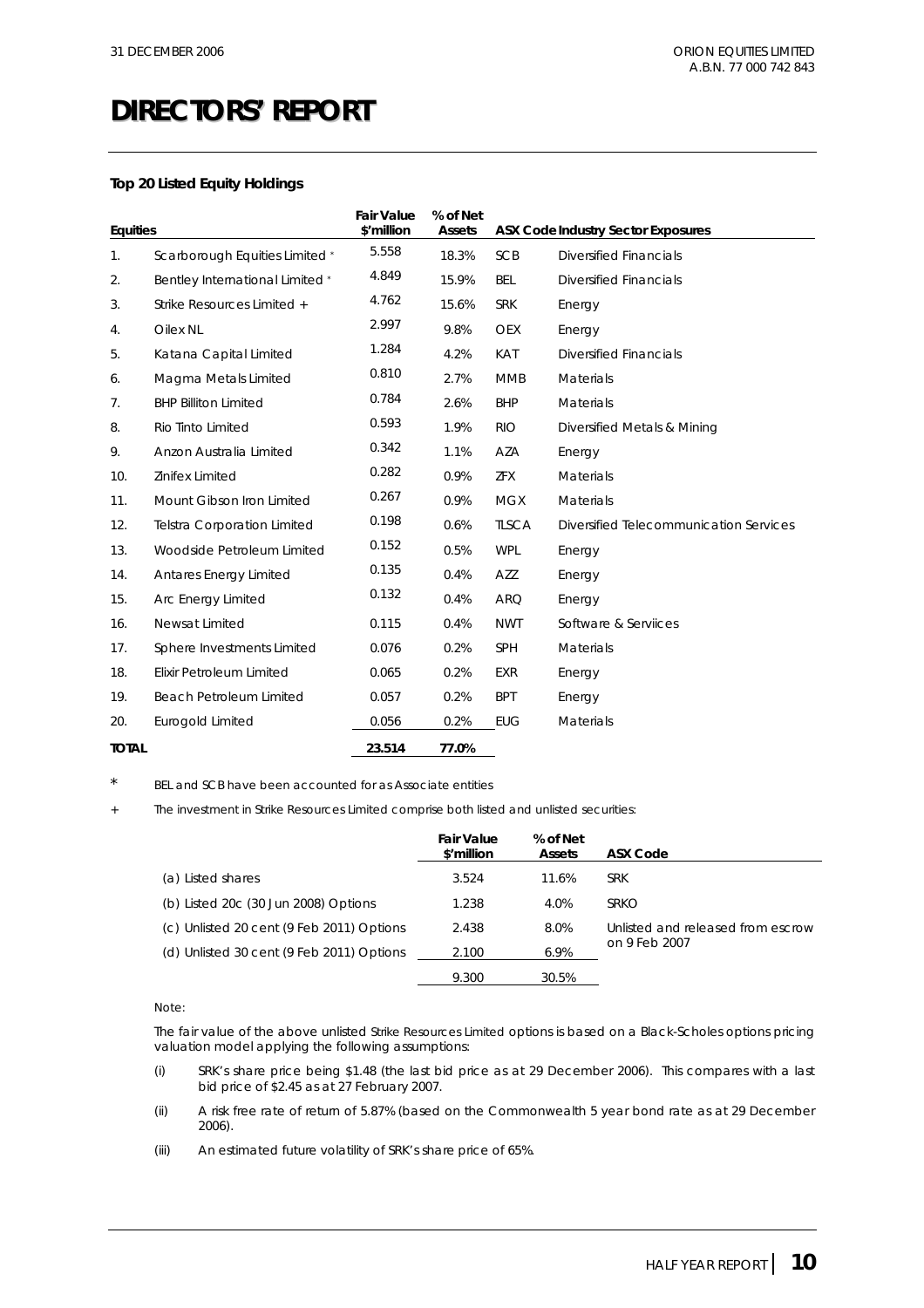#### **2. Uranium Assets Spin-Off**

On 16 February 2007, the Company announced that it and Strike Resources Limited (**Strike** or **SRK**) had finalised terms regarding spinning off their uranium interests into a new company called "Alara Uranium Limited" (**Alara**), which intends to conduct an Initial Public Offering (**IPO**) and seek a listing on the Australian Securities Exchange (**ASX**) in April 2007.

Alara has agreed to acquire:

- (a) Strike's interest in a portfolio of Australian (Northern Territory and Western Australia) and Peruvian uranium tenements in consideration of the issue of 28.75 million Alara shares; and
- (b) Orion's retained 25% interest in certain of Strike's Australian uranium tenements in consideration of the issue of 6.25 million Alara shares. The Company expects that the whole of its vendor shares in Alara will be subject to ASX imposed escrow for a period of at least 12 months.

Orion's retained 25% interest in certain of Strike's Australian uranium tenements are held through its wholly owned subsidiary, Hume Mining NL. The sale of such uranium interests will be effected through a sale by Orion of such subsidiary to Alara.

Alara will be undertaking a capital raising of \$6 million (with a minimum subscription of \$4 million) together with a right to accept oversubscriptions of a further \$4 million, at an issue price of 25 cents per share

Orion will receive a priority entitlement to subscribe for up to 2 million shares (\$0.5 million) in the Alara IPO. Orion's present intention is to take up this entitlement on its own account but reserves the right to decline to participate and or to pass this entitlement on to its shareholders on a pro rata basis.

On the basis that Alara raises \$6 million under the IPO and accepts oversubscriptions of \$4 million (being a total raising of \$10 million), and assuming Orion does not take up its priority entitlement, Orion will hold approximately 7.76% of the issued capital of Alara post IPO. If Orion takes up its priority entitlement (at a cost of \$0.5 million), Orion will hold approximately 10.25% of the issued capital of Alara.

The full terms and conditions of the uranium assets spin-off and Alara IPO are outlined in an ASX market announcement released by Orion on 19 February 2007.

#### **3. Other Mineral Tenements**

The Consolidated Entity currently holds an interest in the following resource tenements:

- (a) A reconnaissance licence in the Chitral Region, North-West Frontier Province, Pakistan, over a 5,000 square kilometre area, prospective for gold and copper;
- (b) An Exploration Licence No 24907 (Kurundi) in the Northern Territory, over a 44 square kilometer area, prospective for iron ore;
- (c) A 25% interest in application for Exploration Licence No 25862 (Angela) in the Northern Territory, over a 38 square kilometre area, prospective for uranium.

The Company will seek to maximise value for these resource assets in a similar manner to the sale of its interest in various tenements located in the Northern Territory and in Western Australia to Strike Resources Limited in September 2005 (**Strike Agreement**) and the proposed sale of Hume Mining NL to Alara as described above.

Under the Strike Agreement, Hume was entitled to receive a royalty of 2% of gross revenues arising from any commercial exploitation of any minerals from the tenements. On 9 February 2007, Hume assigned the benefit of this royalty to its parent entity, Orion Equities Limited.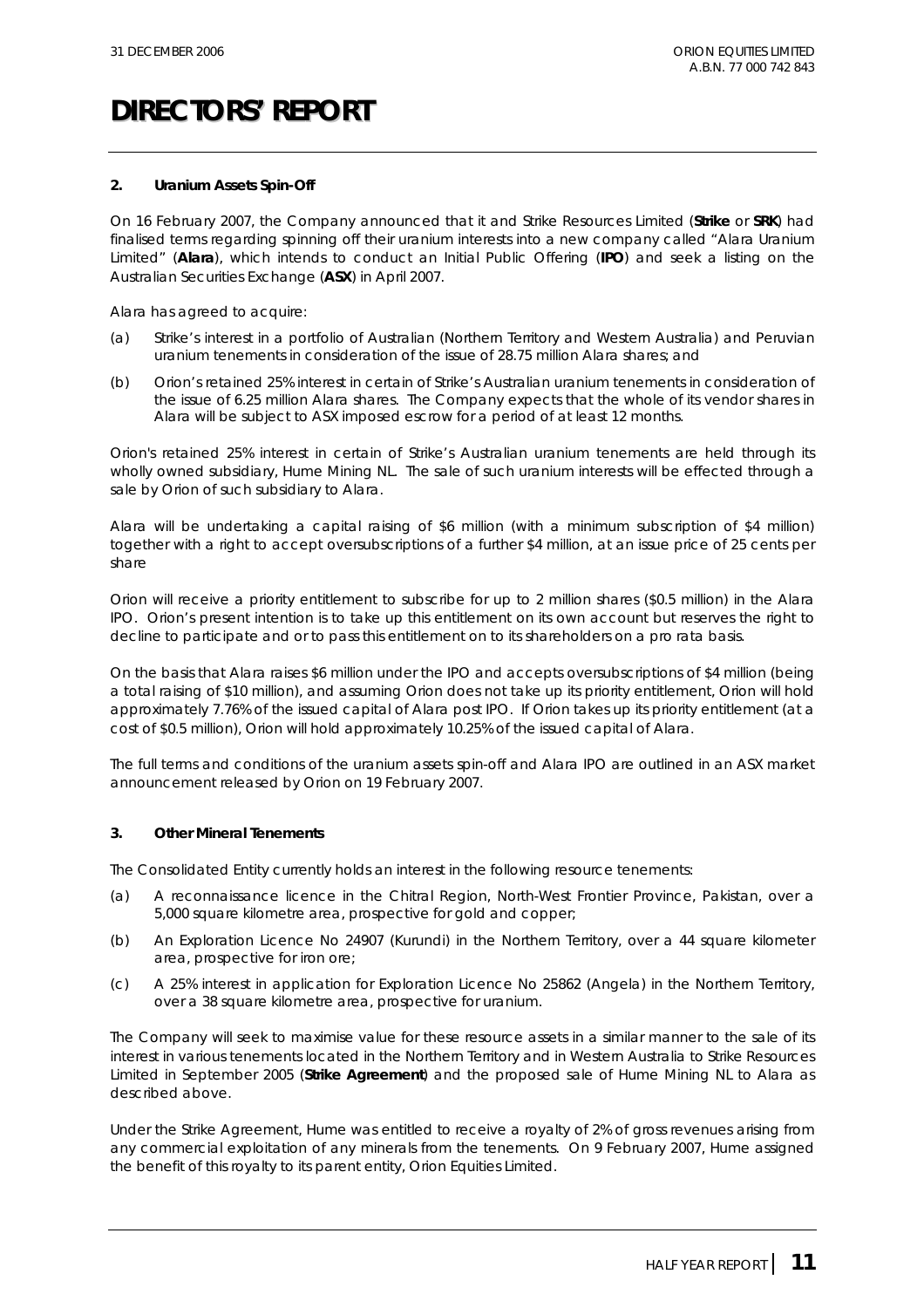#### **4. Koorian Olive Grove**

On 21 February 2007, OEQO Pty Ltd (a wholly owned subsidiary incorporated on 7 July 2007) settled on the acquisition of a 143 hectare property in Gingin, Western Australia (approximately 100 kilometres north of Perth) comprising the Koorian Olive Grove (which has approximately 64,500, 7 year old olive tree plantings), certain grove related equipment/infrastructure and a approximately one gigalitre per annum water licence and related bore assets, in consideration of payment of approximately \$2.6 million.

OEQO has also entered into an option deed (expiring on 30 December 2008) to acquire (at its election) an additional 200 hectares of land from an adjacent property owner.

The Koorian Olive Grove was set up as a managed investment scheme approximately 7 years ago with over \$10 million having been invested into the scheme. The grove has to date had two commercial harvests of oil and table olives.

The Company's plans for Koorian are to continue to operate it as a commercial olive grove producing high quality extra virgin olive oil and table olives.

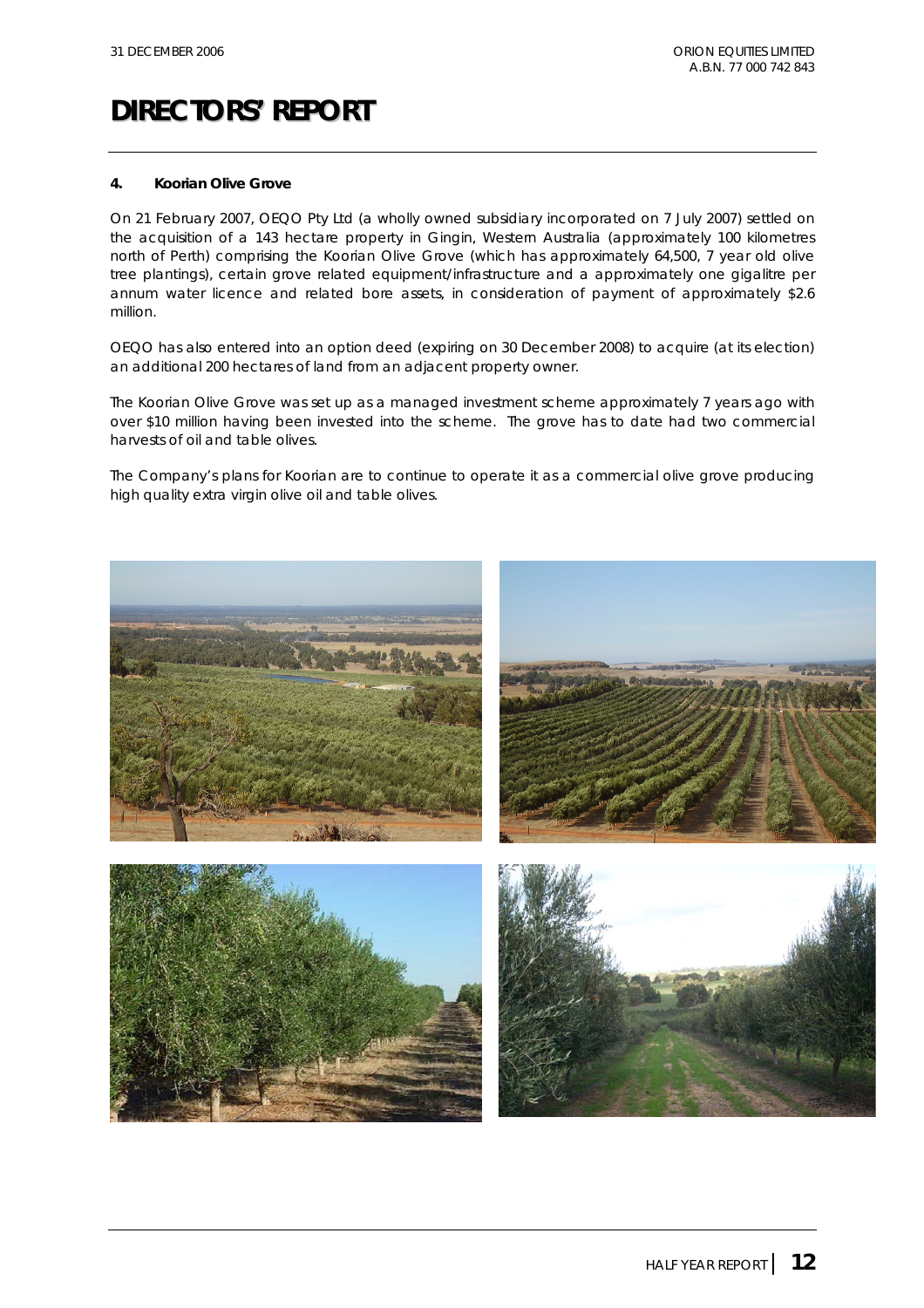## **DIRECTORS**

Information concerning Directors in office during or since the financial half year is as follows:

| Faroog Khan                                       | <b>Executive Chairman</b>                                                                                                                                                                                                                                                                                                                                                                             |
|---------------------------------------------------|-------------------------------------------------------------------------------------------------------------------------------------------------------------------------------------------------------------------------------------------------------------------------------------------------------------------------------------------------------------------------------------------------------|
| Appointed                                         | $-23$ October 2006                                                                                                                                                                                                                                                                                                                                                                                    |
| <i><b>Oualifications</b></i>                      | -BJuris, LLB. (Western Australia)                                                                                                                                                                                                                                                                                                                                                                     |
| Experience                                        | -Mr Khan is a qualified lawyer having previously practised principally in the field of<br>corporate law. Mr Khan has extensive experience in the securities industry, capital<br>markets and particularly capital raisings, mergers and acquisitions and investments. Mr<br>Khan has also led the executive management of a number of ASX listed companies<br>through their establishment and growth. |
| Relevant interest in shares                       | $-2,000$ shares - directly                                                                                                                                                                                                                                                                                                                                                                            |
|                                                   | 8,558,127 shares - indirectly <sup>1</sup>                                                                                                                                                                                                                                                                                                                                                            |
| <b>Special Responsibilities</b>                   | -Chairman of the Company and the Investment Committee                                                                                                                                                                                                                                                                                                                                                 |
| Other current directorships<br>in listed entities | -Current Chairman and Managing Director of:<br>(1)<br>Queste Communications Ltd (since 10 March 1998).                                                                                                                                                                                                                                                                                                |
|                                                   | Current Chairman of:                                                                                                                                                                                                                                                                                                                                                                                  |
|                                                   | (2)<br>Bentley International Limited (director since 2 December 2003).                                                                                                                                                                                                                                                                                                                                |
|                                                   | (3)<br>Scarborough Equities Limited (since 29 November 2004)                                                                                                                                                                                                                                                                                                                                          |
|                                                   | Current Director of:                                                                                                                                                                                                                                                                                                                                                                                  |
|                                                   | (4)<br>Strike Resources Limited (since 9 September 1999);                                                                                                                                                                                                                                                                                                                                             |

| William M. Johnson                                                         | $-$ Executive Director                                                                                                                                                                                                                                                                                                                                                                                                                                                                                                                                                                                                                                                                                                                                                                                                                                                                                                                                                       |
|----------------------------------------------------------------------------|------------------------------------------------------------------------------------------------------------------------------------------------------------------------------------------------------------------------------------------------------------------------------------------------------------------------------------------------------------------------------------------------------------------------------------------------------------------------------------------------------------------------------------------------------------------------------------------------------------------------------------------------------------------------------------------------------------------------------------------------------------------------------------------------------------------------------------------------------------------------------------------------------------------------------------------------------------------------------|
|                                                                            | Appointed - 28 February 2003                                                                                                                                                                                                                                                                                                                                                                                                                                                                                                                                                                                                                                                                                                                                                                                                                                                                                                                                                 |
|                                                                            | Qualifications - MA (Oxon), MBA                                                                                                                                                                                                                                                                                                                                                                                                                                                                                                                                                                                                                                                                                                                                                                                                                                                                                                                                              |
|                                                                            | $Experience$ — Mr Johnson commenced his career in resource exploration and has most recently held<br>senior management and executive roles in a number of public companies in Australia,<br>New Zealand and Asia. As Regional Director Asia Pacific for Telecom New Zealand Ltd,<br>Mr Johnson was responsible for identifying, evaluating and implementing investment<br>strategies that included start-up technology ventures, a technology focussed venture<br>capital fund and strategic investments and acquisitions in Asia and Australia. As<br>Executive Director of Orion Equities Limited, Mr Johnson is part of the Investment<br>Committee of the Company and has been actively involved in the strategic analysis of a<br>diverse range of business and investment opportunities and the execution of a number of<br>corporate transactions. Mr Johnson brings a considerable depth of experience in<br>business strategy and investment analysis and execution |
| Relevant interest in shares - None                                         |                                                                                                                                                                                                                                                                                                                                                                                                                                                                                                                                                                                                                                                                                                                                                                                                                                                                                                                                                                              |
| Other current directorships in $-$ Current Director of:<br>listed entities | (1)<br>Drillsearch Energy Limited (since 24 October 2006)<br>(2)<br>Strike Resources Limited (since 14 July 2006)<br>(3)<br>Scarborough Equities Limited (since 29 November 2004)<br>(4)<br>Sofcom Limited (since 18 October 2005)                                                                                                                                                                                                                                                                                                                                                                                                                                                                                                                                                                                                                                                                                                                                           |

1 Held by Queste Communications Ltd (**QUE**); Farooq Khan (and associated companies) have a deemed relevant interest in the OEQ shares in which QUE has a relevant interest by reason of having >20% voting power in QUE.

 $\overline{a}$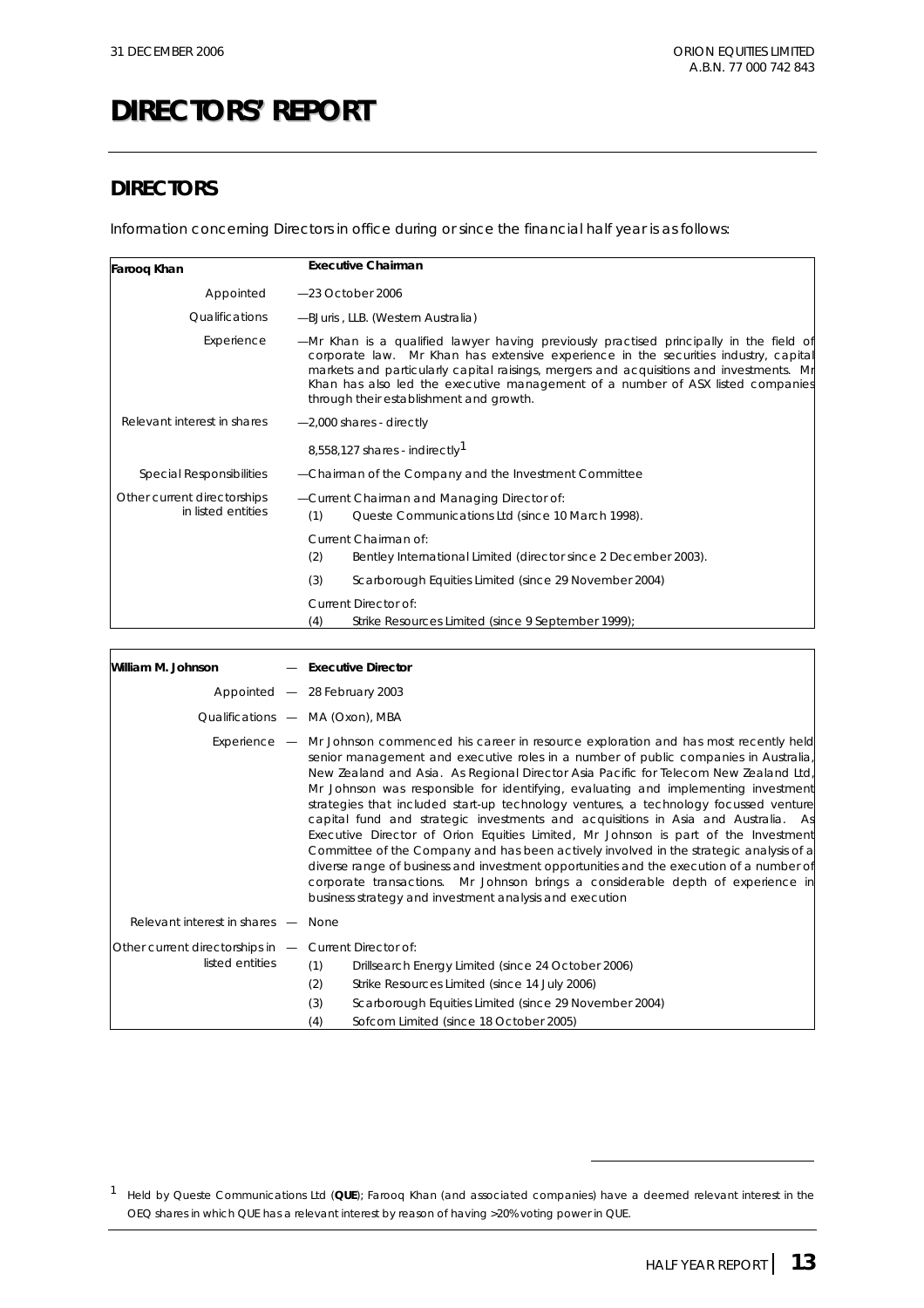| Victor P. H. Ho                    | - Executive Director and Company Secretary                                                                                                                                                                                                                                                                                                                                                                                                                                                                                                                                            |
|------------------------------------|---------------------------------------------------------------------------------------------------------------------------------------------------------------------------------------------------------------------------------------------------------------------------------------------------------------------------------------------------------------------------------------------------------------------------------------------------------------------------------------------------------------------------------------------------------------------------------------|
|                                    | Appointed - Executive Director since 4 July 2003; Company Secretary since 2 August 2000                                                                                                                                                                                                                                                                                                                                                                                                                                                                                               |
|                                    | Qualifications - BCom, LLB (Western Australia)                                                                                                                                                                                                                                                                                                                                                                                                                                                                                                                                        |
|                                    | Experience - Mr Ho has been in company secretarial/executive roles with a number of public listed<br>companies since early 2000. Previously, Mr Ho had 9 years experience in the taxation<br>profession with the Australian Tax Office and in a specialist tax law firm. Mr Ho has been<br>actively involved in the structuring and execution of a number of corporate transactions,<br>capital raisings and capital management matters and has extensive experience in public<br>company administration, corporations law and stock exchange compliance and<br>shareholder relations |
| Relevant interest in shares - None |                                                                                                                                                                                                                                                                                                                                                                                                                                                                                                                                                                                       |
|                                    | Special Responsibilities - Member of Investment Committee                                                                                                                                                                                                                                                                                                                                                                                                                                                                                                                             |
| entities                           | Other positions held in listed — Current Executive Director and Company Secretary of:<br>(1)<br>Strike Resources Limited (Secretary since 9 March 2000 and Director since 12<br>October 2000)<br>(2)<br>Sofcom Limited (Director since 3 July 2002 and Company Secretary since 23 July<br>2003)                                                                                                                                                                                                                                                                                       |
|                                    | Current Company Secretary of:                                                                                                                                                                                                                                                                                                                                                                                                                                                                                                                                                         |
|                                    | (3)<br>Queste Communications Ltd (since 30 August 2000)                                                                                                                                                                                                                                                                                                                                                                                                                                                                                                                               |
|                                    | (4)<br>Bentley International Limited (since 5 February 2004)                                                                                                                                                                                                                                                                                                                                                                                                                                                                                                                          |
|                                    | (5)<br>Scarborough Equities Limited (since 29 November 2004)                                                                                                                                                                                                                                                                                                                                                                                                                                                                                                                          |

| Yaqoob Khan |                                    | - Non-Executive Director                                                                                                                                                                                                                                                                                                                                                                                                                                                                                                                                                                                                                                                                                                                                                  |
|-------------|------------------------------------|---------------------------------------------------------------------------------------------------------------------------------------------------------------------------------------------------------------------------------------------------------------------------------------------------------------------------------------------------------------------------------------------------------------------------------------------------------------------------------------------------------------------------------------------------------------------------------------------------------------------------------------------------------------------------------------------------------------------------------------------------------------------------|
|             |                                    | Appointed - 5 November 1999                                                                                                                                                                                                                                                                                                                                                                                                                                                                                                                                                                                                                                                                                                                                               |
|             |                                    | Qualifications — BCom (Western Australia), Master of Science in Industrial Administration (Carnegie<br>Mellon)                                                                                                                                                                                                                                                                                                                                                                                                                                                                                                                                                                                                                                                            |
|             |                                    | <i>Experience</i> $-$ After working for several years in the Australian Taxation Office, Mr Khan completed his<br>postgraduate Masters degree and commenced work as a senior executive responsible<br>for product marketing, costing systems and production management. Mr Khan has<br>been founding Executive Director of 2 ASX floats - Queste Communications Limited in<br>1998 and Fast Scout Limited in 2000. He was an integral member of the team responsible<br>for the pre-IPO structuring and IPO promotion and has been actively involved in the<br>executive management of such companies since their floats. Mr Khan brings<br>considerable international experience in key aspects of corporate finance and the<br>strategic analysis of listed investments |
|             | Relevant interest in shares - None |                                                                                                                                                                                                                                                                                                                                                                                                                                                                                                                                                                                                                                                                                                                                                                           |
|             | <b>Special Responsibilities</b>    | None                                                                                                                                                                                                                                                                                                                                                                                                                                                                                                                                                                                                                                                                                                                                                                      |
|             | listed entities                    | Other current directorships in - Queste Communications Ltd (since 10 March 1998)                                                                                                                                                                                                                                                                                                                                                                                                                                                                                                                                                                                                                                                                                          |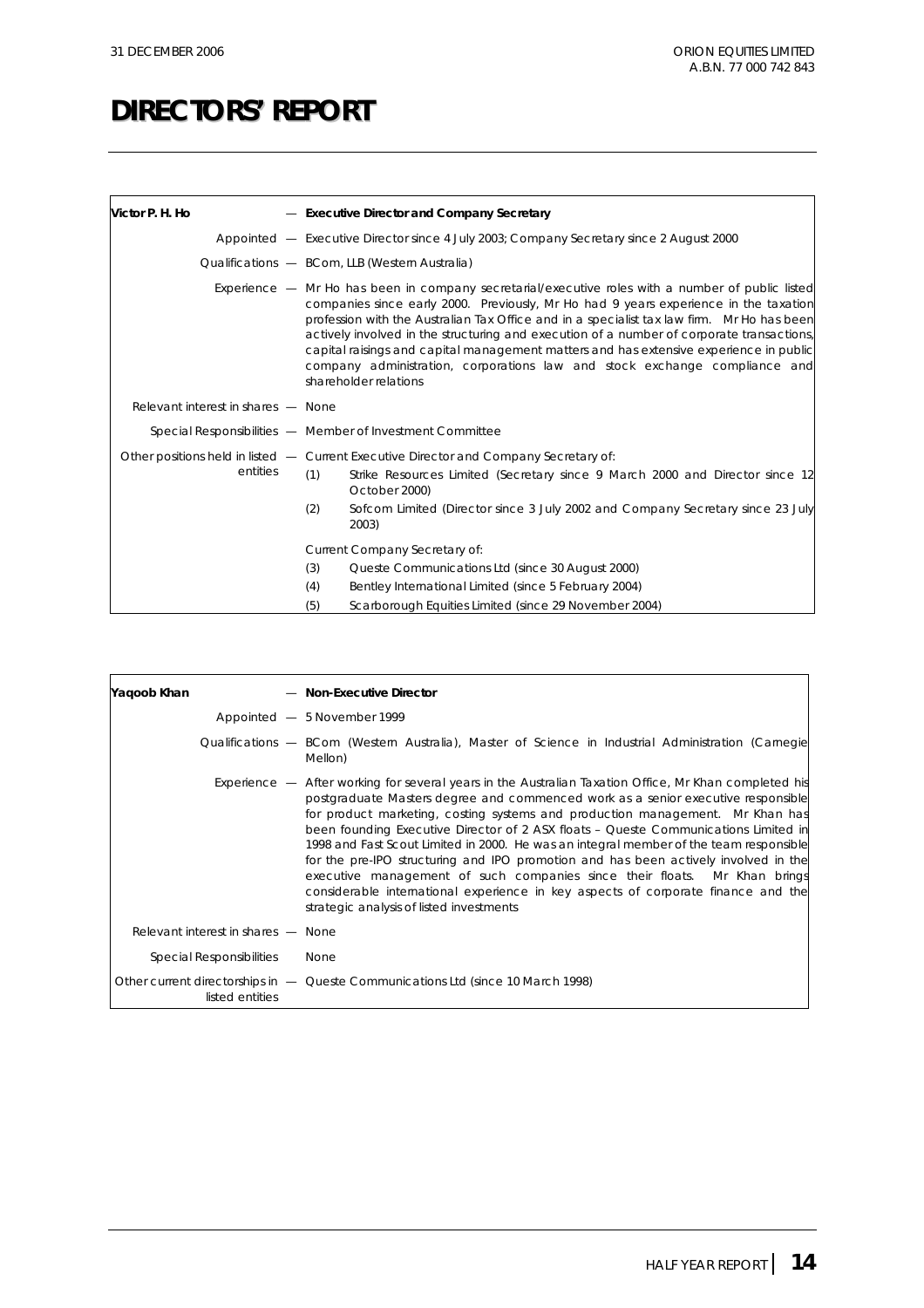## **AUDITOR'S INDEPENDENCE DECLARATION**

A copy of the Auditor's Independence Declaration as required under section 307C of the Corporations Act 2001 forms part of this Directors Report and is set out on page 16. This relates to the Independent Review Report, where the Auditors state that they have issued an independence declaration.

Signed for and on behalf of the Directors in accordance with a resolution of the Board.

Perth, Western Australia

28 February 2007

Farooq Khan **William Johnson** Chairman Director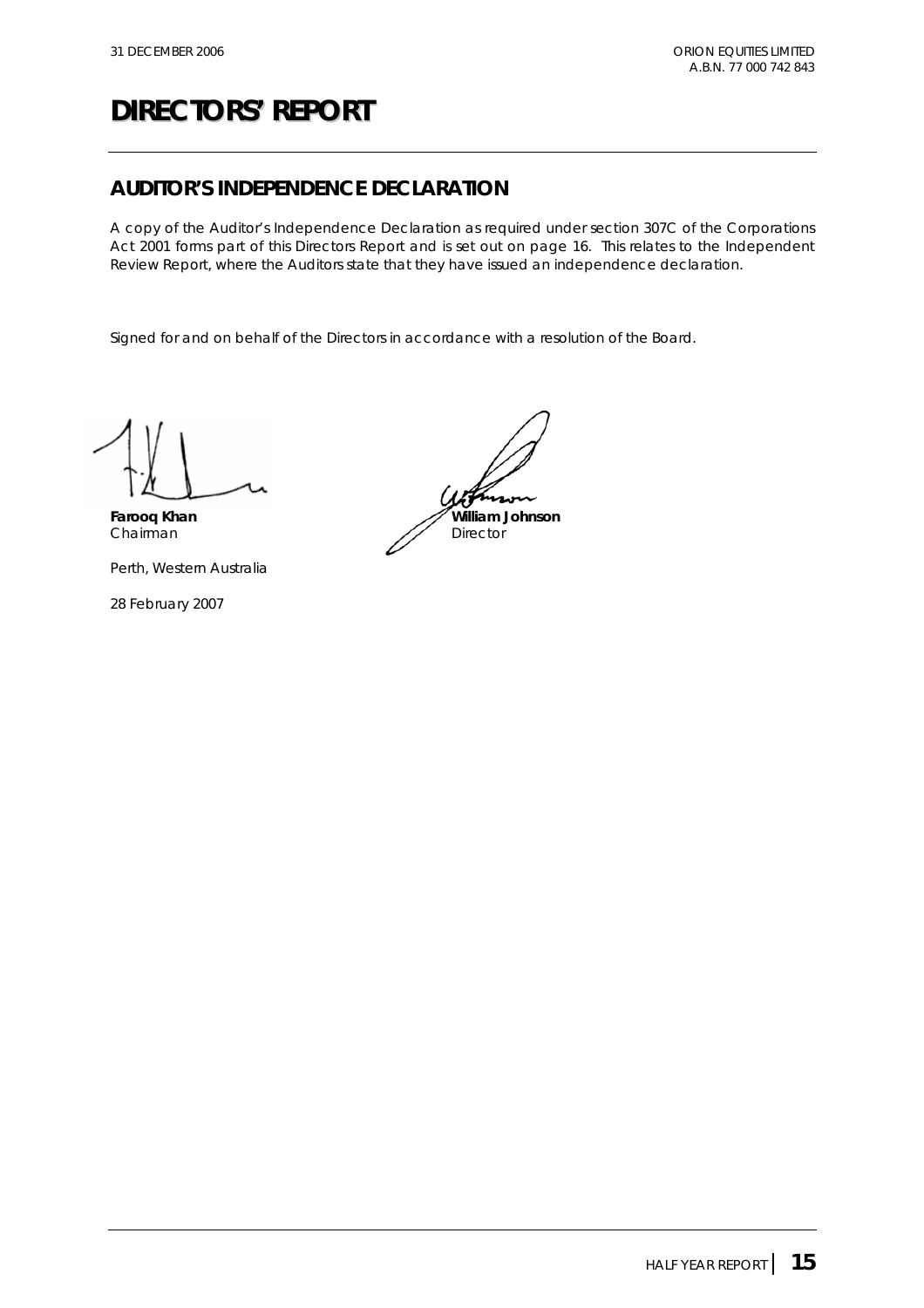

Chartered Accountants & Advisers

Level 8, 256 St George's Terrace Perth WA 6000 PO Box 7426 Cloisters Square Perth WA 6850 Tel: (61-8) 9360 4200 Fax: (61-8) 9481 2524 Email: bdo@bdowa.com.au **www.bdo.com.au** 

28 February 2007

The Directors Orion Equities Ltd Level 14, The Forrest Centre 221 St Georges Terrace PERTH WA 6000

Dear Sirs

#### **DECLARATION OF INDEPENDENCE BY BDO TO THE DIRECTORS OF ORION EQUITIES LIMITED**

To the best of my knowledge and belief, there have been no contraventions of:

- the auditor independence requirements of the Corporations Act in relation to the review; and
- any applicable code of professional conduct in relation to the review.

Yours faithfully **BDO Chartered Accountants** 

MSbitzS

**M Shafizadeh**  Partner



*BDO is a national association of separate partnerships and entities.*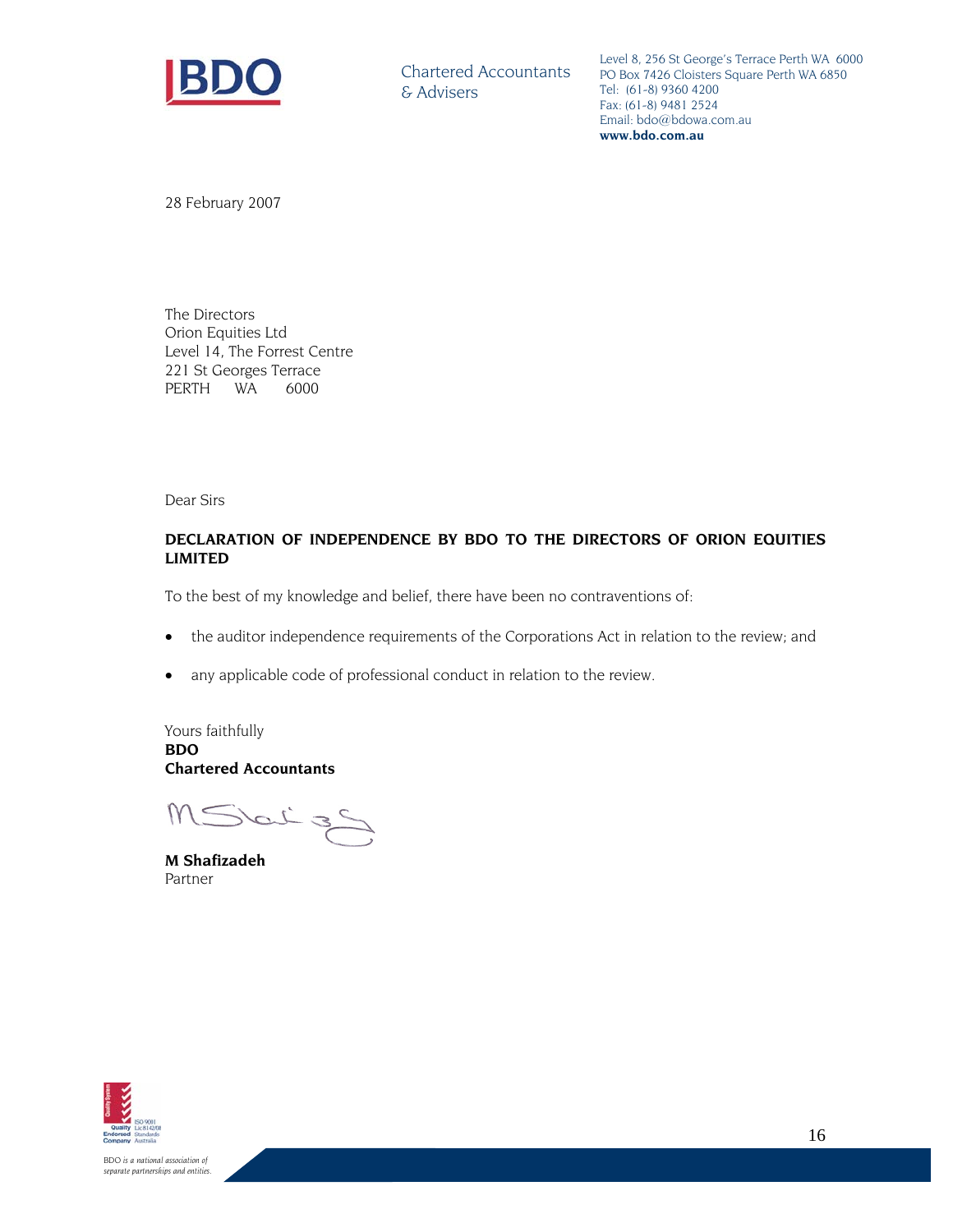## **CONDENSED INCOME STATEMENT FOR THE HALF YEAR ENDED 31 DECEMBER 2006**

|                                          |                | <b>Consolidated Entity</b> |            |
|------------------------------------------|----------------|----------------------------|------------|
|                                          |                | 31 Dec 06                  | 31 Dec 05  |
|                                          | <b>Note</b>    | \$                         | \$         |
| Income                                   |                |                            |            |
| Net income from trading portfolio        |                | 8,497,074                  | 1,323,933  |
| Net income from options portfolio        |                | 40,400                     | 64,831     |
| Net income from Associate entities       |                | 1,060,782                  | 728,733    |
| Other income                             |                | 81,275                     | 41,406     |
|                                          | 2a             | 9,679,531                  | 2,158,903  |
| Expenses                                 | 2 <sub>b</sub> |                            |            |
| Olive grove operations                   |                | (268, 357)                 |            |
| Personnel                                |                | (242, 539)                 | (136, 789) |
| Communications                           |                | (12, 417)                  | (6,824)    |
| Occupancy                                |                | (39,962)                   | (16, 421)  |
| Corporate                                |                | (22, 470)                  | (28, 035)  |
| Financing                                |                | (1,894)                    | (1,862)    |
| Borrowing cost                           |                |                            | (457)      |
| Costs in relation to investments         |                | (29, 157)                  | (4,505)    |
| Administration expenses                  |                |                            |            |
| - legal and other professional fees      |                | 1,719                      | (42, 483)  |
| - exploration and evaluation expenditure |                | (79,988)                   | (9,578)    |
| - provision for doubtful debts           |                |                            |            |
| - other                                  |                | (125, 846)                 | (73, 841)  |
|                                          |                |                            |            |
| Profit before income tax expense         |                | 8,858,620                  | 1,838,108  |
| Income tax expense                       |                | (3, 277, 961)              | (595, 694) |
| Profit after income tax expense          |                | 5,580,659                  | 1,242,414  |
|                                          |                |                            |            |
| Dividends per share (cents) per share    | 3              | 3.0                        | 1.5        |
| Basic earnings per share (cents)         | 4              | 31.33                      | 7.18       |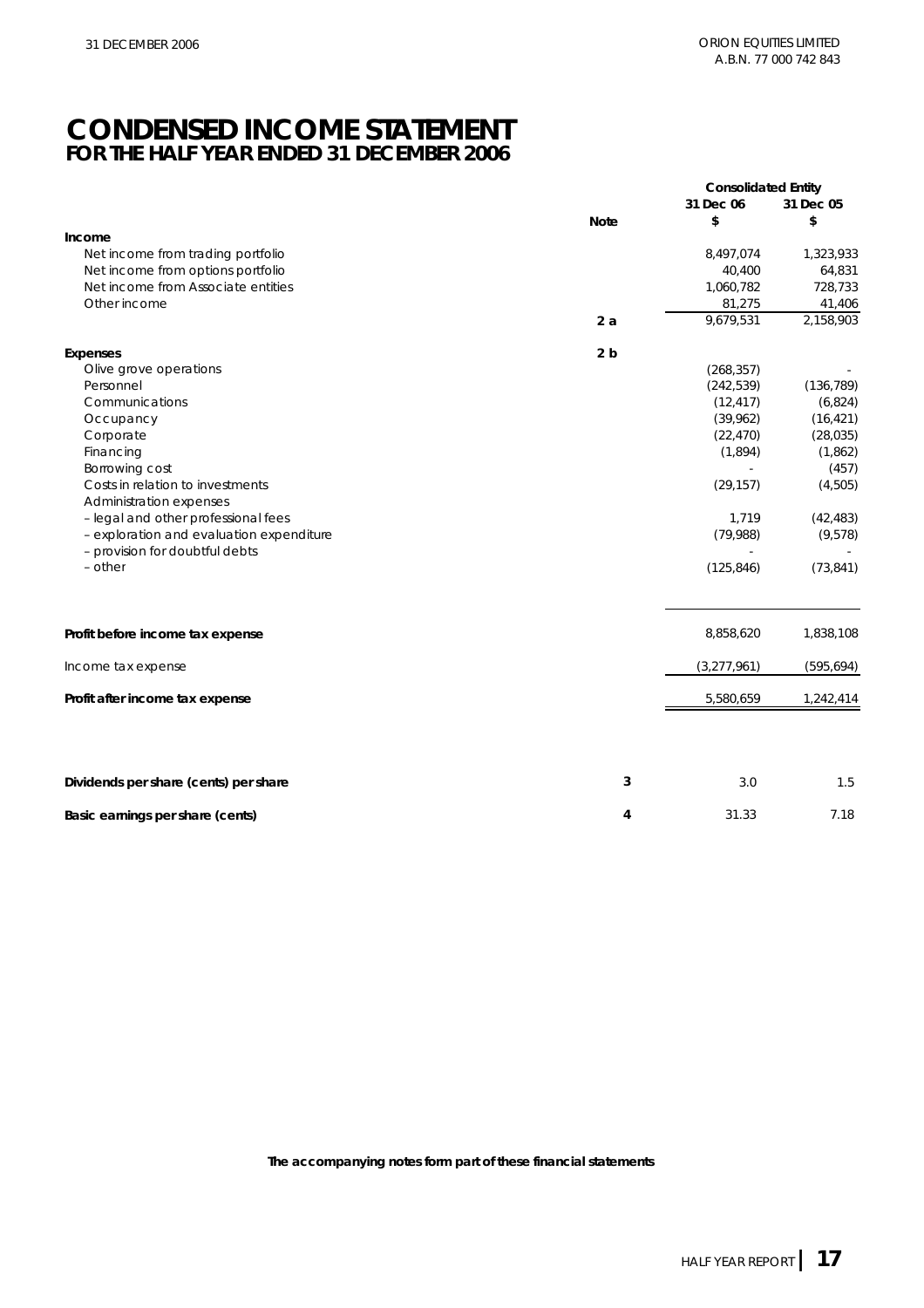## **CONDENSED BALANCE SHEET AS AT 31 DECEMBER 2006**

|                                    |                | <b>Consolidated Entity</b> |                        |
|------------------------------------|----------------|----------------------------|------------------------|
|                                    |                | 31 Dec 06                  | 30 Jun 06              |
| <b>CURRENT ASSETS</b>              | <b>Note</b>    | \$                         | \$                     |
| Cash and cash equivalents          | 5              | 3,076,153                  | 1,102,658              |
| Trade and other receivables        |                | 142,759                    | 556,489                |
| Financial assets at fair value     | 6              | 17,814,655                 | 12,636,778             |
| Other                              |                |                            | 1,083                  |
| <b>TOTAL CURRENT ASSETS</b>        |                | 21,033,567                 | 14,297,008             |
| <b>NON CURRENT ASSETS</b>          |                |                            |                        |
| Trade and other receivables        |                | 32,823                     | 32,823                 |
| Investments in controlled entities |                |                            |                        |
| Investments in Associate entities  |                |                            |                        |
| - equity accounted<br>Inventory    | $\overline{7}$ | 10,793,809<br>3,861,635    | 9,726,370<br>3,821,038 |
| Plant and equipment                |                | 40,949                     | 34,367                 |
|                                    |                |                            |                        |
| <b>TOTAL NON CURRENT ASSETS</b>    |                | 14,729,216                 | 13,614,598             |
| <b>TOTAL ASSETS</b>                |                | 35,762,783                 | 27,911,606             |
| <b>CURRENT LIABILITIES</b>         |                |                            |                        |
| Trade and other payables           |                | 343,705                    | 167,776                |
| Current tax liabilities            |                | 772,180                    | 538,860                |
| <b>TOTAL CURRENT LIABILITIES</b>   |                | 1,115,885                  | 706,636                |
| <b>NON CURRENT LIABILITIES</b>     |                |                            |                        |
| Deferred tax liability             |                | 4,196,967                  | 1,799,674              |
| TOTAL NON CURRENT LIABILITIES      |                | 4,196,967                  | 1,799,674              |
| <b>TOTAL LIABILITIES</b>           |                | 5,312,852                  | 2,506,310              |
| <b>NET ASSETS</b>                  |                | 30,449,931                 | 25,405,296             |
|                                    |                |                            |                        |
| <b>EQUITY</b>                      |                |                            |                        |
| Issued capital                     | 8              | 19,374,006                 | 19,375,598             |
| Retained earnings                  |                | 11,075,925                 | 6,029,698              |
| <b>TOTAL EQUITY</b>                |                | 30,449,931                 | 25,405,296             |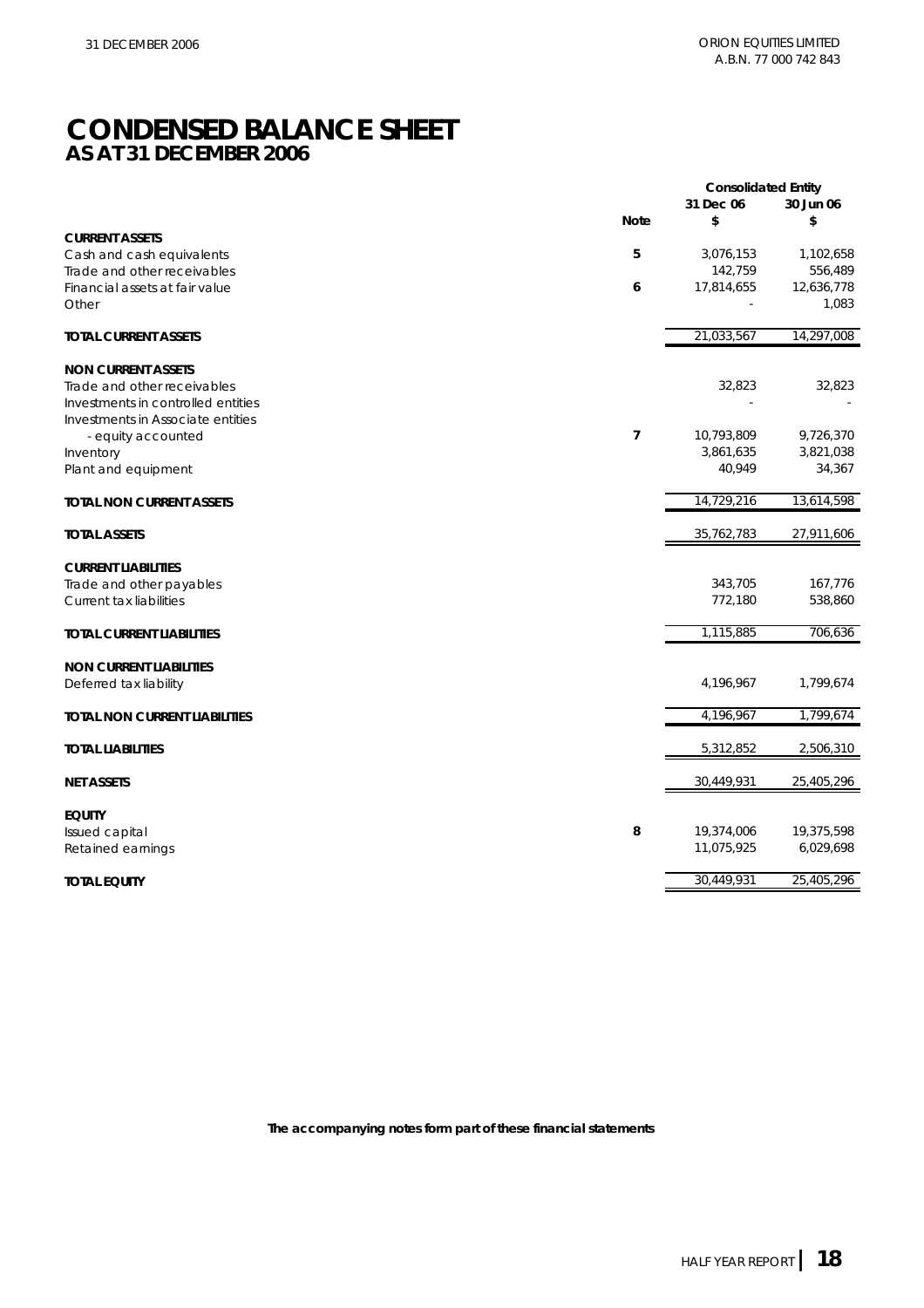## **STATEMENT OF CHANGES IN EQUITY FOR THE HALF YEAR ENDED 31 DECEMBER 2006**

| <b>Consolidated Entity</b>                       | <b>Issued</b><br>Capital | Retained<br>Earnings | Total<br>Equity |
|--------------------------------------------------|--------------------------|----------------------|-----------------|
| At 1 July 2005                                   | 28,717,469               | (9,906,466)          | 18,811,003      |
| Profit for the half year                         |                          | 1,242,414            | 1,242,414       |
| Total recognised income and expense for the year |                          | 1,242,414            | 1,242,414       |
| Dividend paid                                    |                          | (267, 218)           | (267, 218)      |
| Issue of shares                                  | 591.317                  |                      | 591,317         |
| Reduce share capital against accumulated losses  | (9,933,188)              | 9,933,188            |                 |
| At 31 December 2005                              | 19,375,598               | 1,001,918            | 20,377,516      |
| At 1 July 2006                                   | 19,375,598               | 6,029,698            | 25,405,296      |
| Profit for the half year                         |                          | 5,580,659            | 5,580,659       |
| Total recognised income and expense for the year |                          | 5,580,659            | 5,580,659       |
| Dividend paid                                    |                          | (534, 432)           | (534, 432)      |
| Share buy back cost                              | (1, 592)                 |                      | (1, 592)        |
| At 31 December 2006                              | 19,374,006               | 11,075,925           | 30,449,931      |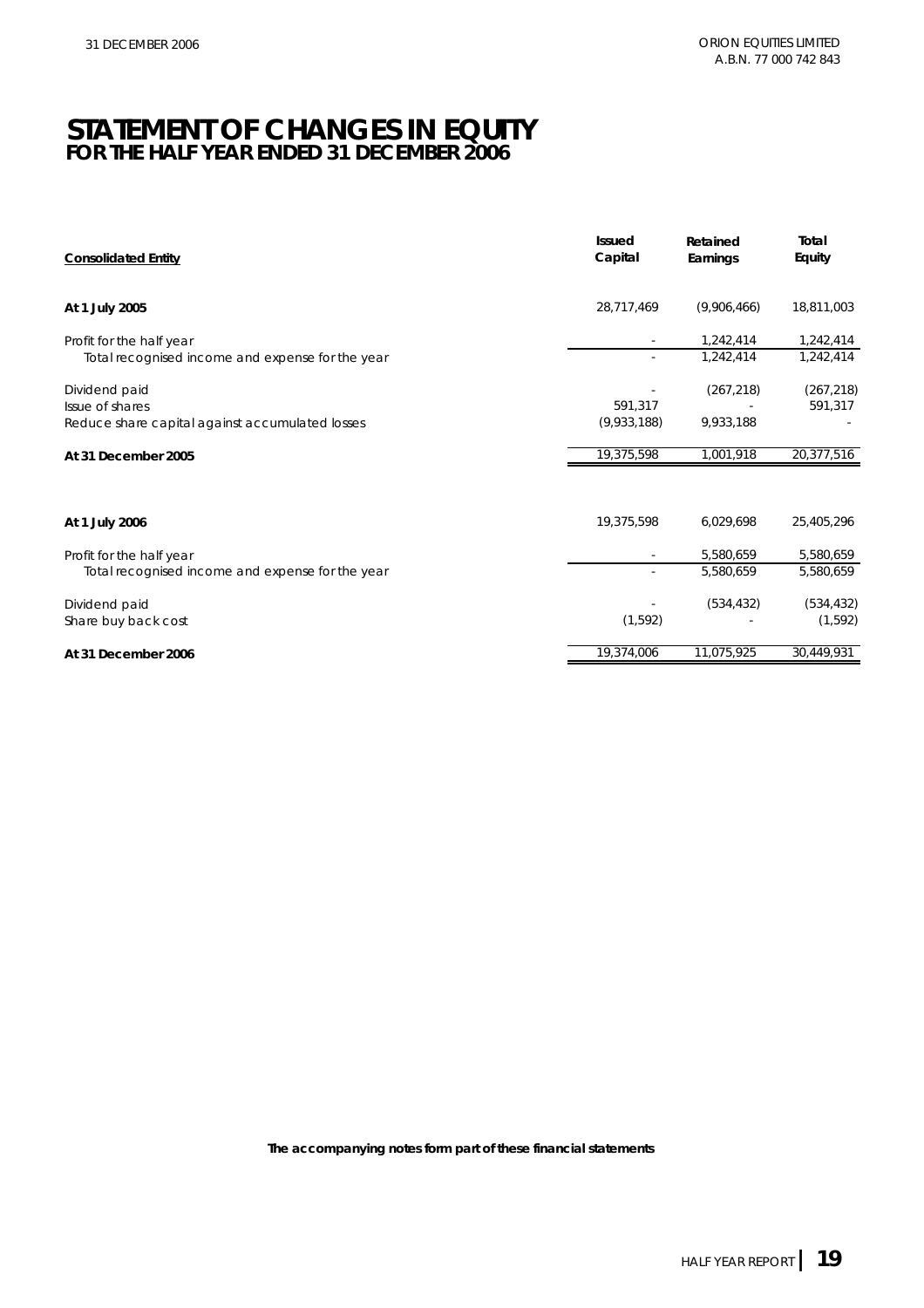## **CONDENSED CASH FLOW STATEMENT FOR THE HALF YEAR ENDED 31 DECEMBER 2006**

|                                                                        |             | <b>Consolidated Entity</b> |                      |
|------------------------------------------------------------------------|-------------|----------------------------|----------------------|
|                                                                        |             | 31 Dec 06                  | 31 Dec 05            |
|                                                                        | <b>Note</b> | \$                         | \$                   |
| <b>CASH FLOWS FROM OPERATING ACTIVITIES</b><br>Receipts from customers |             | 54,160                     | 20,794               |
| Sale proceeds from trading portfolio                                   |             | 7,102,496                  | 9,028,638            |
| Payments for trading portfolio                                         |             | (3,349,861)                | (6,878,826)          |
| Proceeds from options portfolio                                        |             | 40,400                     | 75,831               |
| Payments for options portfolio                                         |             |                            | (11,000)             |
| Payments to suppliers and employees                                    |             | (552, 630)                 | (292, 214)           |
| Payments for exploration and evaluation                                |             | (79,988)                   | (15, 849)            |
| Interest received                                                      |             | 27,115                     | 19,346               |
| Interest paid                                                          |             | ÷,                         | (457)                |
| Income tax paid                                                        |             | (647, 348)                 |                      |
| Dividends received                                                     |             | 89,821                     | 175,245              |
| NET CASH INFLOW FROM OPERATING ACTIVITIES                              | 5a          | 2,684,165                  | 2,121,508            |
| <b>CASH FLOWS FROM INVESTING ACTIVITIES</b>                            |             |                            |                      |
| Payments for:                                                          |             |                            |                      |
| equity investments                                                     |             | (6,656)                    | (126, 915)           |
| property, plant and equipment<br>intangibles                           |             | (11,609)                   | (7,010)<br>(31, 362) |
| inventory - land                                                       |             | (160, 597)                 | (23, 699)            |
|                                                                        |             |                            |                      |
| NET CASH OUTFLOW FROM INVESTING ACTIVITIES                             |             | (178, 862)                 | (188, 986)           |
| <b>CASH FLOWS FROM FINANCING ACTIVITIES</b>                            |             |                            |                      |
| Payments to unmarketable parcel shareholders                           |             | (1, 592)                   |                      |
| Payments for dividends                                                 |             | (530, 216)                 | (267, 841)           |
| NET CASH OUTFLOW FROM FINANCING ACTIVITIES                             |             | (531, 808)                 | (267, 841)           |
|                                                                        |             |                            |                      |
| <b>NET DECREASE IN CASH</b><br><b>ASSETS HELD</b>                      |             | 1,973,495                  | 1,664,681            |
| Cash at beginning of the financial year                                |             | 1,102,658                  | 69,092               |
| CASH AT THE END OF THE FINANCIAL PERIOD                                | 5           | 3,076,153                  | 1,733,773            |
|                                                                        |             |                            |                      |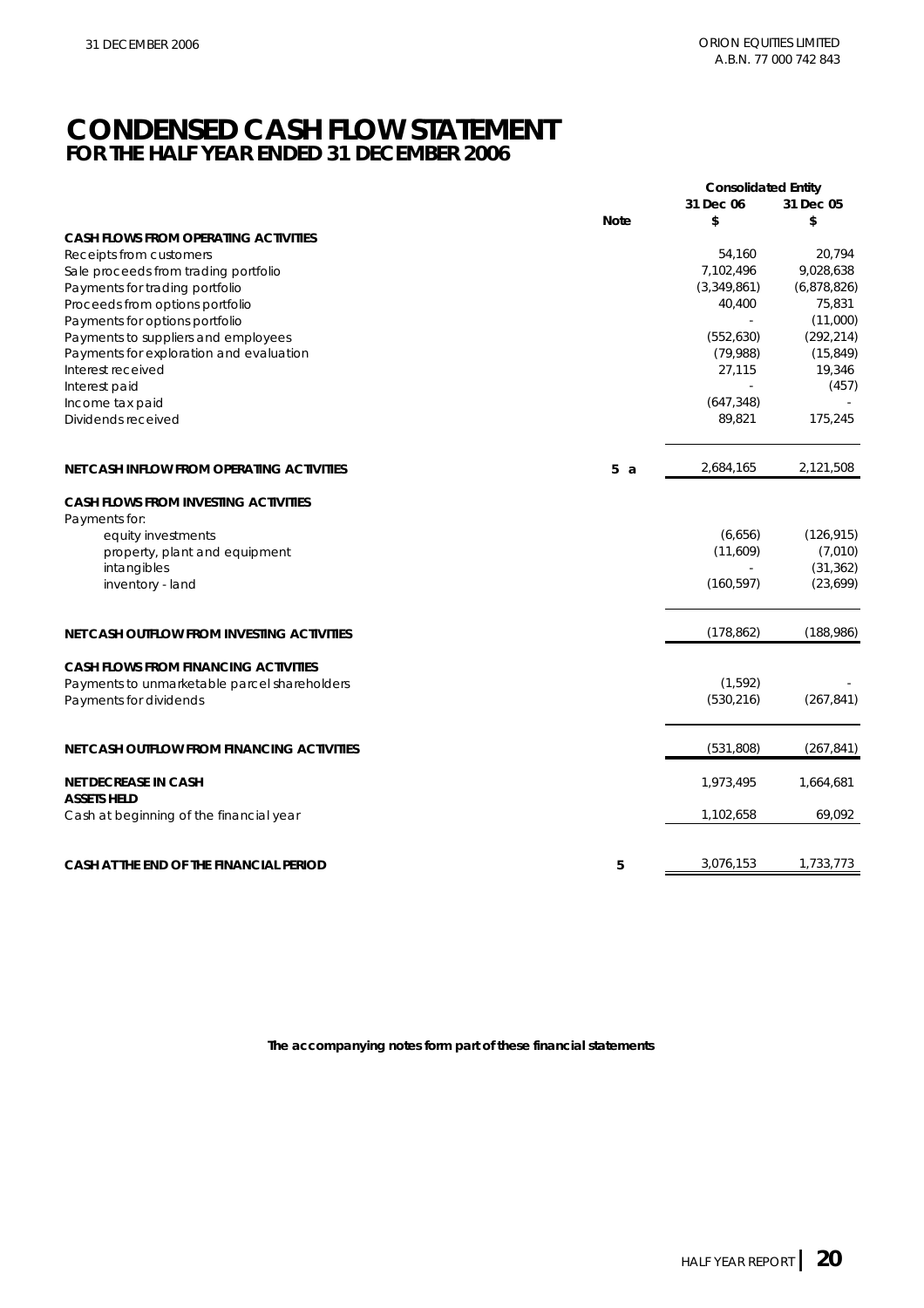#### **1. SIGNIFICANT ACCOUNTING POLICIES**

#### **Statement of compliance**

The half-year financial report is a general purpose financial report prepared in accordance with the Corporations Act 2001 and AASB 134 'Interim Financial Reporting'. Compliance with AASB 134 ensures compliance with International Financial Reporting Standard IAS 34 'Interim Financial Reporting'. The half-year financial report does not include notes of the type normally included in an annual financial report and shall be read In conjunction with the most recent annual financial report.

It is also recommended that the half-year financial report be considered together with any public announcements made by Orion Equities Limited during the half-year ended 31 December 2006 in accordance with the continuous disclosure obligations arising under the Corporations Act 2001.

#### **Basis of preparation**

The condensed financial statements have been prepared on the basis of historical cost, except for the revaluation of certain non-current assets and financial instruments. Cost is based on the fair values of the consideration given in exchange for assets. All amounts are presented In Australian dollars, unless otherwise noted.

The accounting policies and methods of computation adopted in the preparation of the half-year financial report are consistent with those adopted and disclosed in the company's 2006 annual financial report for the financial year ended 30 June 2006, other than as detailed below:

#### **2. PROFIT FOR THE HALF YEAR**

Profit for the half year includes the following items that are unusual because of their nature, size or incidence:

|                                            |  | <b>Consolidated Entity</b> |             |  |
|--------------------------------------------|--|----------------------------|-------------|--|
| (a) Revenue                                |  | 31 Dec 06                  | 31 Dec 05   |  |
| <b>Trading portfolio</b>                   |  | \$                         | \$          |  |
| Proceeds from sale of securities           |  | 6,627,465                  | 8,787,246   |  |
| Cost of securities sold                    |  | (4,863,192)                | (7,980,092) |  |
| Unrealised gains on securities             |  | 6,646,730                  | 461,824     |  |
| Dividends received from securities         |  | 86,071                     | 54,955      |  |
|                                            |  | 8,497,074                  | 1,323,933   |  |
| Options portfolio                          |  |                            |             |  |
| Proceeds from sale of options              |  | 40,400                     | 75,831      |  |
| Cost of options sold                       |  |                            | (11,000)    |  |
|                                            |  | 40,400                     | 64,831      |  |
| <b>Associate entities</b>                  |  |                            |             |  |
| Share of Associate entities net gain       |  | 823,229                    | 608,443     |  |
| Dividends received from Associate entities |  | 237,553                    | 120,290     |  |
|                                            |  | 1,060,782                  | 728,733     |  |
| Interest received - other                  |  | 27,115                     | 19,346      |  |
| Other income                               |  | 54,160                     | 22,060      |  |
|                                            |  |                            |             |  |
| <b>Total revenues</b>                      |  | 9,679,531                  | 2,158,903   |  |
| (b) Expenses                               |  |                            |             |  |
| Olive grove operations                     |  | 268,357                    |             |  |
| Occupancy expenses                         |  | 39,962                     | 16,421      |  |
| Finance expenses                           |  | 1,894                      | 1,862       |  |
| Borrowing cost                             |  |                            | 457         |  |
| Corporate expenses                         |  | 22,470                     | 28,035      |  |
| Administration expenses                    |  |                            |             |  |
| - Communications                           |  | 12,417                     | 6,824       |  |
| - Employee entitlements                    |  | 39,510                     | 6,829       |  |
| - Personnel expenses                       |  | 203,029                    | 129,960     |  |
| - Legal and other professional fees        |  | (1, 719)                   | 42,483      |  |
| - Costs in relation to investments         |  | 29,157                     | 4,505       |  |
| - Brokerage fees                           |  | 37,588                     | 23,357      |  |
| - Write off fixed assets disposed          |  |                            | 493         |  |
| - Exploration and evaluation expenses      |  | 79,988                     | 9,578       |  |
| - Depreciation expenses                    |  | 5,027                      | 3,085       |  |
| - Other expenses                           |  | 83,231                     | 46,906      |  |
| Total expenses                             |  | 820,911                    | 320,795     |  |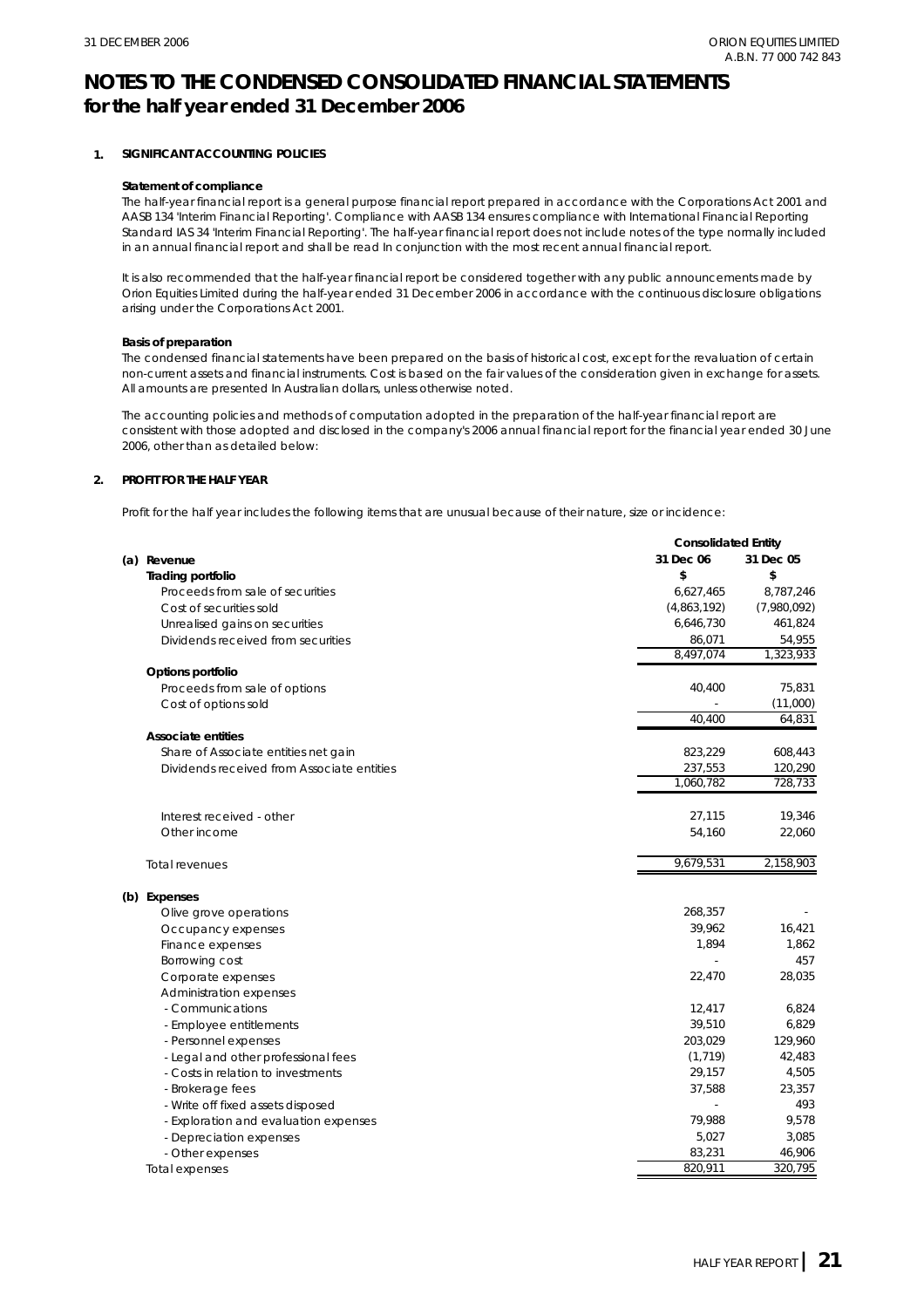| 3. | <b>DIVIDENDS</b>                                                                                                                                                                                                |           | <b>Consolidated Entity</b><br>31 Dec 06 | 31 Dec 05  |
|----|-----------------------------------------------------------------------------------------------------------------------------------------------------------------------------------------------------------------|-----------|-----------------------------------------|------------|
|    | Declared and paid during the half year                                                                                                                                                                          |           | \$                                      | \$         |
|    | Dividends on ordinary shares                                                                                                                                                                                    | Date paid |                                         |            |
|    | 3 cents per share fully franked                                                                                                                                                                                 | 19-Oct-06 | 534,432                                 |            |
|    | 1.5 cents per share fully franked                                                                                                                                                                               | 13-Oct-05 |                                         | 267,218    |
|    |                                                                                                                                                                                                                 |           | 534,432                                 | 267,218    |
|    | On 27 February 2007, the Directors declared payment of an interim dividend of 1.5 cents per share fully franked. The record<br>date will be 8 March 2007 with payment to be effected on or about 15 March 2007. |           |                                         |            |
|    | Dividends declared post balance date                                                                                                                                                                            |           |                                         |            |
|    | Dividends on ordinary shares                                                                                                                                                                                    | Date paid |                                         |            |
|    | 1.5 cents per share fully franked                                                                                                                                                                               | 07-Apr-06 |                                         | 267,216    |
|    | 1.5 cents per share fully franked                                                                                                                                                                               | 15-Mar-07 | 267,216                                 |            |
|    |                                                                                                                                                                                                                 |           | <b>Consolidated Entity</b>              |            |
| 4. | <b>EARNINGS PER SHARE</b>                                                                                                                                                                                       |           | 31 Dec 06                               | 31 Dec 05  |
|    | Basic earnings per share (cents)                                                                                                                                                                                |           | 31.33                                   | 7.18       |
|    | Net profit for the year                                                                                                                                                                                         |           | 5,580,659                               | 1,242,414  |
|    | Weighted average number of ordinary                                                                                                                                                                             |           |                                         |            |
|    | shares outstanding during the year used                                                                                                                                                                         |           |                                         |            |
|    | in calculation of basic earnings per share                                                                                                                                                                      |           | 17,814,389                              | 17,314,645 |

The Company has no securities outstanding which have the potential to convert to ordinary shares and dilute the basic earning per share, therefore diluted earnings per share is not disclosed in the Financial Statements.

| 5. | <b>CASH AND CASH EQUIVALENTS</b> |           | <b>Consolidated Entity</b> |           |
|----|----------------------------------|-----------|----------------------------|-----------|
|    |                                  | 31 Dec 06 | 30 Jun 06                  | 31 Dec 05 |
|    |                                  |           |                            |           |
|    | Cash at bank                     | 3,076,153 | .102.658                   | 1,733,773 |
|    |                                  |           |                            |           |
|    |                                  |           |                            |           |

| 6. | <b>FINANCIAL ASSETS</b>                           |            | <b>Consolidated Entity</b> |  |  |
|----|---------------------------------------------------|------------|----------------------------|--|--|
|    |                                                   | 31 Dec 06  | 30 Jun 06                  |  |  |
|    | Financial assets at fair value comprise:          |            |                            |  |  |
|    | Listed investments at fair value                  | 12.242.988 | 11,005,112                 |  |  |
|    | Unlisted options in listed corporations - at cost | 10.000     | 10.000                     |  |  |
|    | Add: net change in fair value                     | 5,561,667  | 1,621,666                  |  |  |
|    |                                                   | 5.571.667  | 1,631,666                  |  |  |
|    | Total financial assets at fair value              | 17.814.655 | 12.636.778                 |  |  |

#### **7. INVESTMENTS ACCOUNTED FOR USING THE EQUITY METHOD**

|                               | <b>Carrying Amount</b>    |           |                           |            |           |
|-------------------------------|---------------------------|-----------|---------------------------|------------|-----------|
| Name of Associate             | <b>Principal Activity</b> |           | <b>Ownership Interest</b> | 31 Dec 06  | 30 Jun 06 |
|                               |                           | 31 Dec 06 | 30 Jun 06                 |            | S.        |
| Bentley International Limited | Investments               | 28.38%    | 27.93%                    | 4.690.913  | 4.357.549 |
| Scarborough Equities Limited  | Investments               | 28.35%    | 27.86%                    | 6.102.896  | 5,368,821 |
|                               |                           |           |                           | 10.793.809 | 9.726.370 |

On 5 July 2006, the Company purchased 7,335 shares in SCB for \$6,656. On 31 August 2006, the Company received 299,098 shares in BEL for \$109,769 and 151,223 shares in SCB for \$134,440 when the Company participated in the respective BEL and SCB Dividend Reinvestment Plans.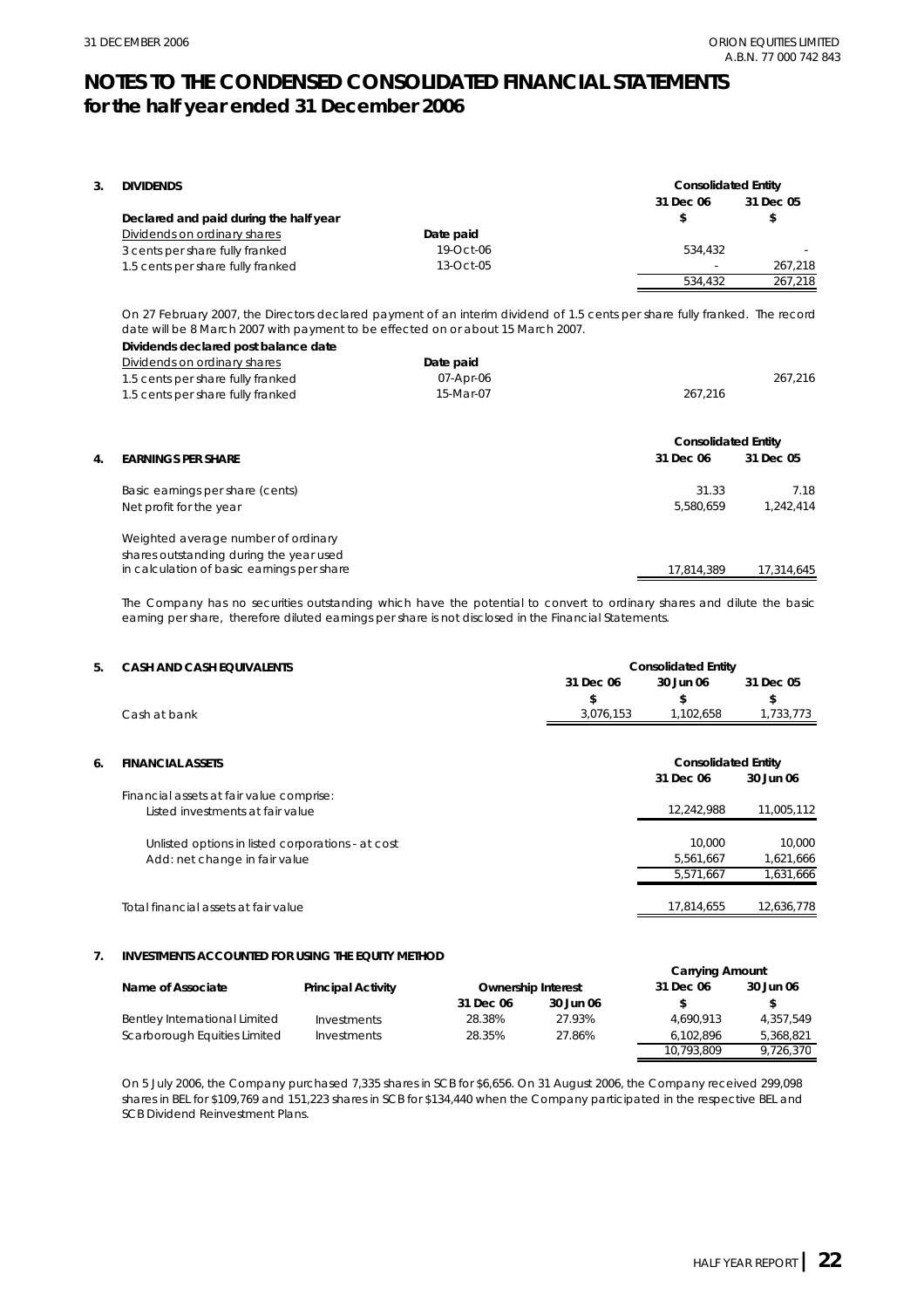#### **7. INVESTMENTS ACCOUNTED FOR USING THE EQUITY METHOD (continued)**

|                                                                      | 31 Dec 06  | 30 Jun 06  |
|----------------------------------------------------------------------|------------|------------|
| Movement in Investments in Associates                                | \$         | \$         |
| Shares in listed Associate entities brought forward                  | 9,726,370  | 7,085,260  |
| Share of profit before income tax expense                            | 1,388,728  | 1,869,980  |
| Share of income tax expense                                          | (327, 945) | (380, 427) |
| Dividends received                                                   | (237, 553) | (343, 100) |
| Acquisition of shares                                                | 244,209    | 1,494,657  |
| Carrying amount at the end of the financial year                     | 10,793,809 | 9,726,370  |
| Fair value of listed investments in associates                       |            |            |
| Bentley International Limited                                        | 4,848,686  | 4,226,113  |
| Scarborough Equities Limited                                         | 5,557,684  | 5,316,972  |
|                                                                      | 10,406,370 | 9,543,085  |
| Net tangible asset backing value of listed investments in associates |            |            |
| Bentley International Limited                                        | 5,388,807  | 5,414,913  |
| Scarborough Equities Limited                                         | 6,023,106  | 5,272,310  |
|                                                                      | 11,411,913 | 10,687,223 |
| Share of Associates' profits                                         |            |            |
| Profit before income tax                                             | 1,388,728  | 1,869,980  |
| Income tax expense                                                   | (327, 945) | (380, 427) |
| Profit after income tax                                              | 1,060,783  | 1,489,553  |

#### **Summarised Financial Position of Associates**

| <b>Summarised Financial Position of Associates</b> | Group share of:                      |            |            |                              |  |
|----------------------------------------------------|--------------------------------------|------------|------------|------------------------------|--|
|                                                    | <b>Bentley International Limited</b> |            |            | Scarborough Equities Limited |  |
|                                                    | 31 Dec 06                            | 30 Jun 06  | 31 Dec 06  | 30 Jun 06                    |  |
|                                                    | \$                                   | \$         | \$         | \$                           |  |
| Current assets                                     | 5,805,625                            | 5,461,429  | 1,160,157  | 1,025,519                    |  |
| Non current assets                                 | 2,020                                | 2,527      | 5,511,799  | 4,716,645                    |  |
| Total assets                                       | 5.807.645                            | 5.463.956  | 6.671.956  | 5,742,164                    |  |
| Current liabilities                                | (39, 245)                            | (50,030)   | (81, 411)  | (22, 170)                    |  |
| Non current liabilities                            |                                      | (573, 148) | (573, 148) | (446, 688)                   |  |
| Total liabilities                                  | (39, 245)                            | (623, 178) | (654, 560) | (468, 858)                   |  |
| Net assets                                         | 5.768.400                            | 4.840.778  | 6.017.396  | 5,273,306                    |  |
| Revenues                                           | 438,293                              | 791,176    | 1.397.774  | 1.920.920                    |  |
| Profit after income tax of associates              | 334,675                              | 538,998    | 726,976    | 950,555                      |  |

#### **Scarborough Equities Limited and Bentley International Limited - Lease Commitments**

SCB and BEL has the same lease commitments disclosed in note 10.

#### **8. ISSUED CAPITAL**

|               |            | 31 Dec 06   | 30 Jun 06<br>\$ |
|---------------|------------|-------------|-----------------|
|               |            | 19.374.006  | 19,375,598      |
| Date of       | Number     |             |                 |
| movement      | of shares  |             |                 |
|               | 16.812.156 | 28.717.469  | 28,717,469      |
| $01 -$ Jul-05 | 1.002.233  | 591.318     | 591.318         |
|               |            |             |                 |
| 29-Sep-05     |            | (9,933,189) | (9,933,189)     |
|               | 17,814,389 | 19.375.598  | 19,375,598      |
|               |            | (1, 592)    |                 |
|               | 17,814,389 | 19.374.006  |                 |
|               |            |             | \$              |

Fully paid ordinary shares carry one vote per share and carry the right to dividends.

**Consolidated Entity**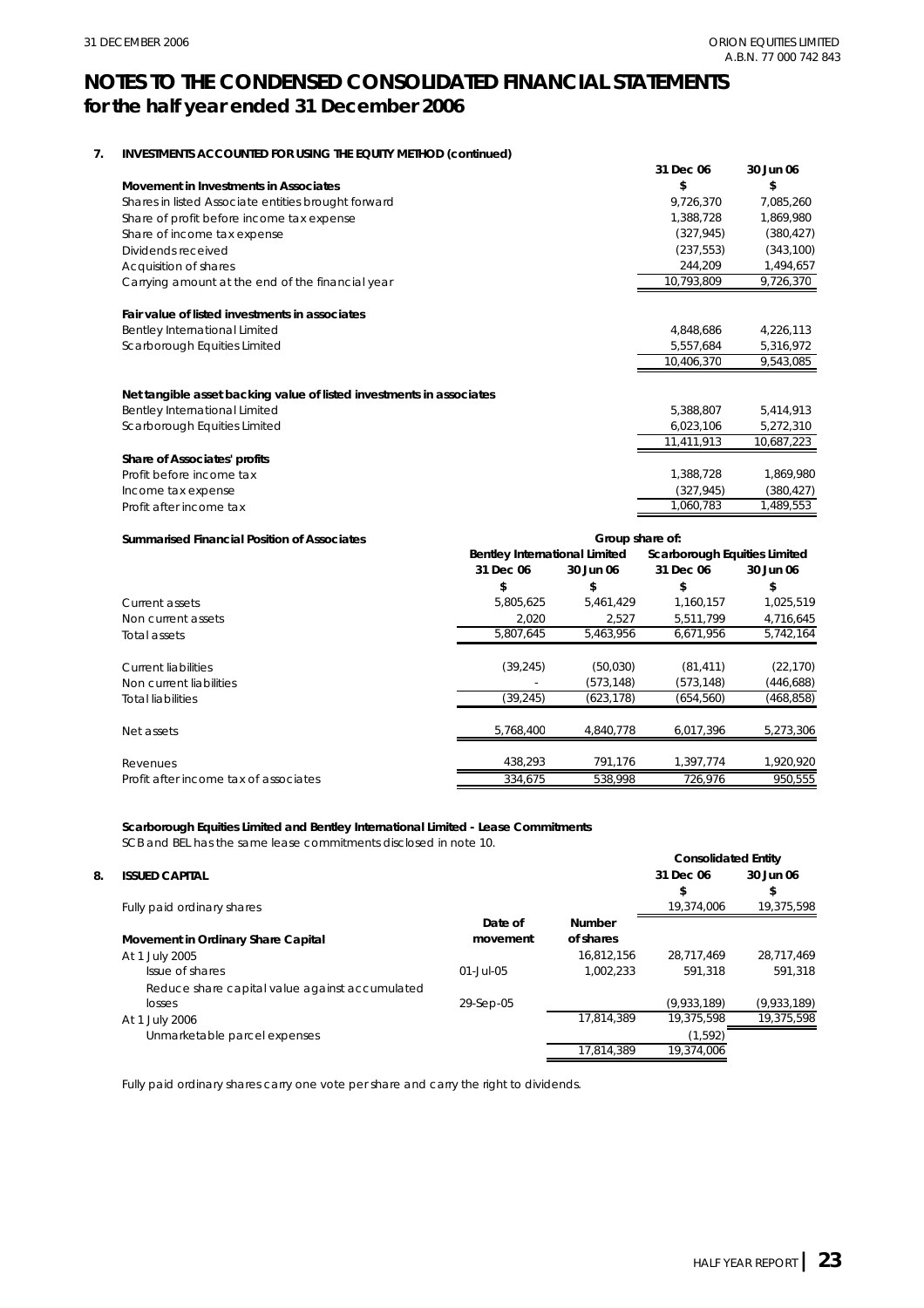**10.** 

### **NOTES TO THE CONDENSED CONSOLIDATED FINANCIAL STATEMENTS for the half year ended 31 December 2006**

#### **9. SEGMENT REPORTING**

The Consolidated Entity operates in one geographical segment (Australia) in the investments, resources and olive production sectors.

|                             |           | Segment revenue |            | Segment result |
|-----------------------------|-----------|-----------------|------------|----------------|
|                             | 31 Dec 06 | 31 Dec 05       | 31 Dec 06  | 31 Dec 05      |
|                             |           | \$              |            | \$             |
| Investments                 | 8,827,367 | 1,531,114       | 8,760,622  | 2,111,695      |
| Resources                   |           | ٠               | (79,988)   | (9,578)        |
| Olive grove operations      |           | ۰               | (270,581)  |                |
| Share of associates' profit | 823.229   | 608.443         | 823.229    | 608.443        |
| Unallocated                 | 28,935    | 19.346          | (374, 662) | (872, 452)     |
| Total segment revenue       | 9,679,531 | 2,158,903       |            |                |
| Profit before income tax    |           |                 | 8.858.620  | 1.838.108      |

|                        |            | <b>Segment Assets</b> |           | Segment liabilities |
|------------------------|------------|-----------------------|-----------|---------------------|
|                        | 31 Dec 06  | 30 Jun 06             | 31 Dec 06 | 30 Jun 06           |
|                        |            |                       | \$        | \$                  |
| Investments            | 32.429.502 | 26.624.659            | 4.276.002 | 1.799.674           |
| Resources              |            |                       | 15.353    |                     |
| Olive grove operations | 189.349    | ۰                     | 100.494   |                     |
| Unallocated            | 3.143.932  | 1.286.947             | 921.003   | 706.636             |
|                        | 35.762.783 | 27.911.606            | 5.312.852 | 2.506.310           |

|                                |             | 31 Dec 06 |                  | 31 Dec 05   |           |
|--------------------------------|-------------|-----------|------------------|-------------|-----------|
| Other                          | Investments | Resources | Olive Production | Investments | Resources |
|                                |             |           |                  |             |           |
| Acquisition of segment assets  | 3,315,303   | $\sim$    | 51.551           |             |           |
| Other non-cash expenses        |             | -         |                  |             |           |
| Unrealised gains on securities | 6,646,730   | $\sim$    |                  | 461.824     |           |
|                                |             |           |                  |             |           |

| <b>COMMITMENTS</b>                           | <b>Consolidated Entity</b> |           |
|----------------------------------------------|----------------------------|-----------|
|                                              | 31 Dec 06                  | 30 Jun 06 |
| <b>Lease Commitments</b><br>(a)              | \$                         | \$        |
| Non-cancellable operating lease commitments: |                            |           |
| Not longer than one year                     | 24.960                     | 24.960    |
| Between 12 months and 5 years                | 99.840                     | 99.840    |
| Greater than 5 years                         | 37.440                     | 49,920    |
|                                              | 162.240                    | 174.720   |

The lease is the Company's share of the office premises at Level 14, The Forrest Centre, 221 St Georges Terrace, Perth, Western Australia, and includes all outgoings (exclusive of GST). The lease is for a 7 year term expiring 30 June 2013 and contains a rent review increase each year alternating between 5% and the greater of market rate or CPI + 1%.

#### **(b) Exploration Tenement Leases - Commitments for Expenditure**

- **(i)** In order to maintain current rights of tenure to its Australian exploration tenements, the consolidated entity is required to outlay lease rentals and meet minimum expenditure commitments. Based on tenements which have been granted as at the date of this report, the consolidated entity has a 12 month commitment of \$45,154.
- **(ii)** The consolidated entity has also committed to spend A\$250,000 on exploration and evaluation over a 12 month period (from date of grant on 21 March 2006) in respect of a reconnaissance licence over a 5,000 square kilometre area in the Chitral Region, North-West Frontier Province, Pakistan, prospective for gold and copper.

Financial commitments for subsequent periods are contingent upon future exploration and evaluation results and cannot be estimated. These obligations are subject to renegotiation upon expiry of the tenement lease or when application for a mining lease is made and have not been provided for in the accounts.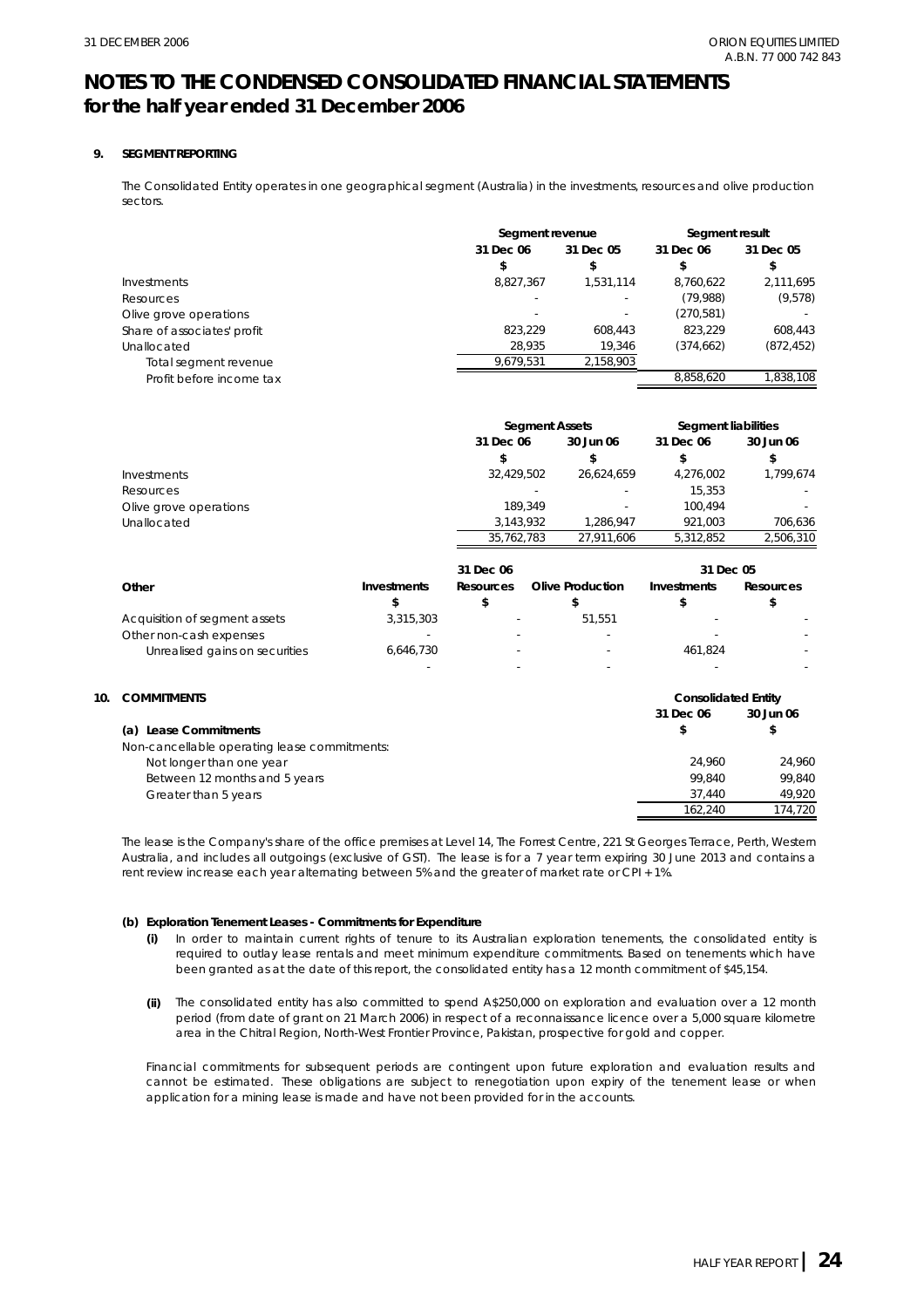#### **11. CONTINGENT LIABILITIES AND ASSETS**

- **(a) Royalty under Hume Mining NL (Hume) and Strike Resources Limited (SRK) Agreement**  By an agreement dated 15 September 2005 (as amended), Hume disposed of an interest in various tenements located in the Northern Territory and in Western Australia to SRK. Under the agreement, Hume is entitled to receive a royalty of 2% of gross revenues (exclusive of GST) arising from any commercial exploitation of any minerals from the tenements. On 9 February 2007, Hume assigned the benefit of this royalty to the parent entity, Orion Equities Limited.
- **(b) Native Title** the consolidated entity's mining tenements in Australia may be subject to native title applications in the future. At this stage it is not possible to quantify the impact (if any) that native title may have on the operations of the consolidated entity.

#### **12. EVENTS AFTER BALANCE SHEET DATE**

**(a)**  On 16 February 2007, the Company announced that it and Strike Resources Limited **(Strike** or **SRK**) had finalised terms regarding spinning off their uranium interests into a new company called "Alara Uranium Limited" (**Alara**), which intends to conduct an Initial Public Offering (**IPO**) and seek a listing on the Australian Securities Exchange (**ASX**) in April 2007.

Alara has agreed to acquire:

- (a) Strike's interest in a portfolio of Australian (Northern Territory and Western Australia) and Peruvian uranium tenements in consideration of the issue of 28.75 million Alara shares; and
- (b) Orion's retained 25% interest in certain of Strike's Australian uranium tenements in consideration of the issue of 6.25 million Alara shares.

Orion's retained 25% interest in certain of Strike's Australian uranium tenements are held through its wholly owned subsidiary, Hume Mining NL . The sale of such uranium interests will be effected through a sale by Orion of such subsidiary to Alara. Orion will retain a 2% production royalty right over certain uranium tenements sold by Strike to Alara.

Alara will be undertaking a capital raising of \$6 million (with a minimum subscription of \$4 million) together with a right to accept oversubscriptions of a further \$4 million, at an issue price of 25 cents per share

Orion will receive a priority entitlement to subscribe for up to 2 million shares (\$0.5 million) in the Alara IPO. Orion's present intention is to take up this entitlement on its own account but reserves the right to decline to participate and or to pass this entitlement on to its shareholders on a pro rata basis.

On the basis that Alara raises \$6 million under the IPO and accepts oversubscriptions of \$4 million (being a total raising of \$10 million), and assuming Orion does not take up its priority entitlement, Orion will hold approximately 7.76% of the issued capital of Alara post IPO. If Orion takes up its priority entitlement (at a cost of \$0.5 million), Orion will hold approximately 10.25% of the issued capital of Alara.

- **(b)**  On 21 February 2007, OEQO Pty Ltd (a wholly owned subsidiary of Orion incorporated on 7 July 2006) settled on the acquisition of a 143 hectare property in Gingin, Western Australia (approximately 100 kilometres north of Perth) comprising the Koorian Olive Grove (which has approximately 64,500, 7 year old olive tree plantings), certain grove related equipment/infrastructure and an approximately one gigalitre water licence and related bore assets, in consideration of payment of approximately \$2.6 million. OEQO has also entered into an option deed (expiring on 30 December 2008) to acquire (at its election) an additional 200 hectares of land from an adjacent property owner.
- **(c)**  On 27 February 2006, the Directors declared payment of an interim dividend of 1.5 cents per share fully franked. The record date will be 8 March with payment to be effected on or about 15 March 2007.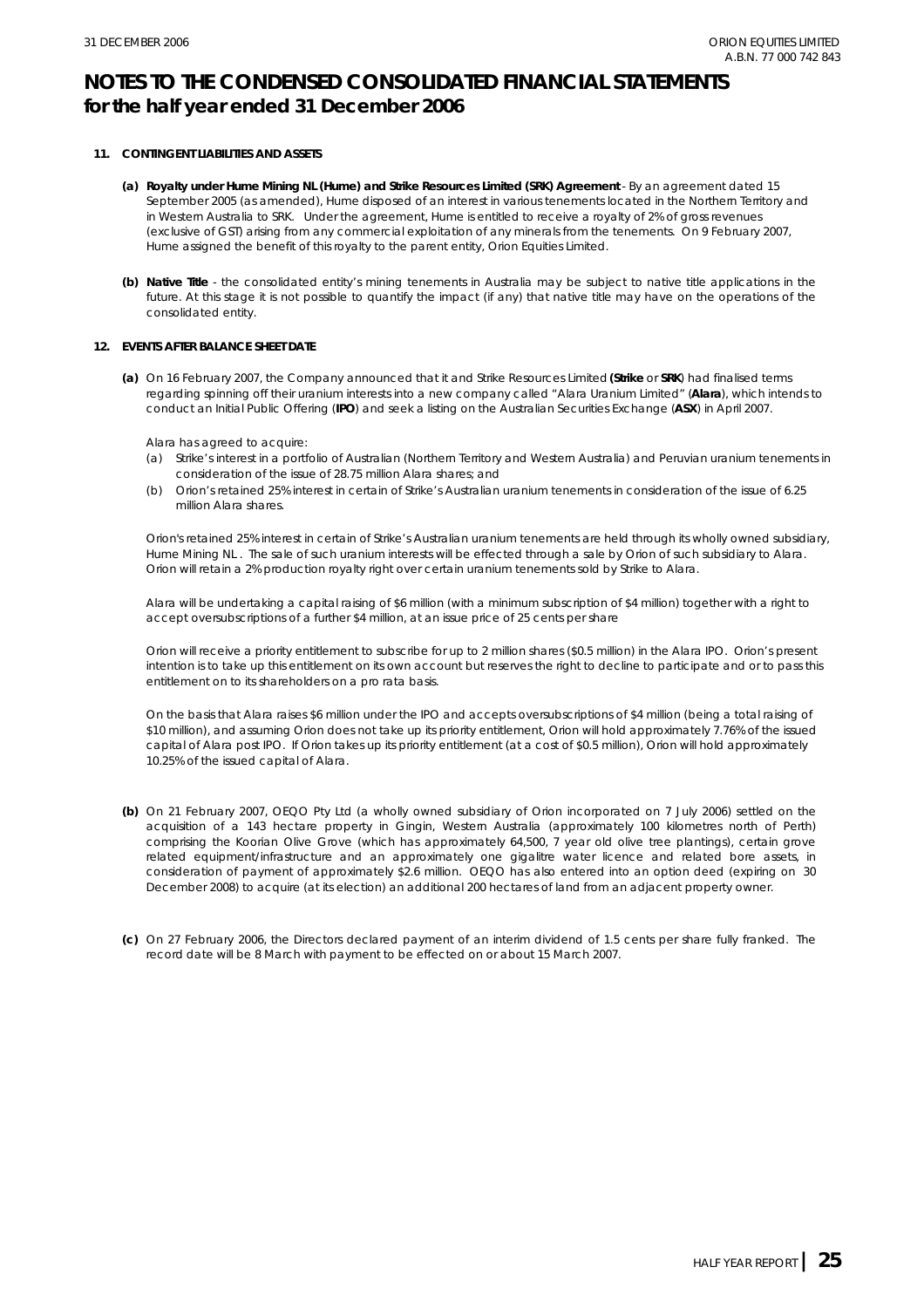## **DIRECTORS' DECLARATION**

In accordance with a resolution of the directors of Orion Equities Limited made pursuant to sub-section 303(5) of the *Corporations Act 2001*, we state that:

In the opinion of the directors:

- (a) The financial statements and notes of the Consolidated Entity are in accordance with the *Corporations Act 2001*, including:
	- (i) giving a true and fair view of the Consolidated Entity's financial position as at 31 December 2006 and of its performance for the half year ended on that date; and
	- (ii) complying with Accounting Standards AASB 134 "Interim Financial Reporting" and *Corporations Regulations 2001*; and
- (b) There are reasonable grounds to believe that the Company will be able to pay its debts as and when they become due and payable.

On behalf of the Board,

Perth, Western Australia

28 February 2007

**Farooq Khan William Johnson** Chairman **Director** Director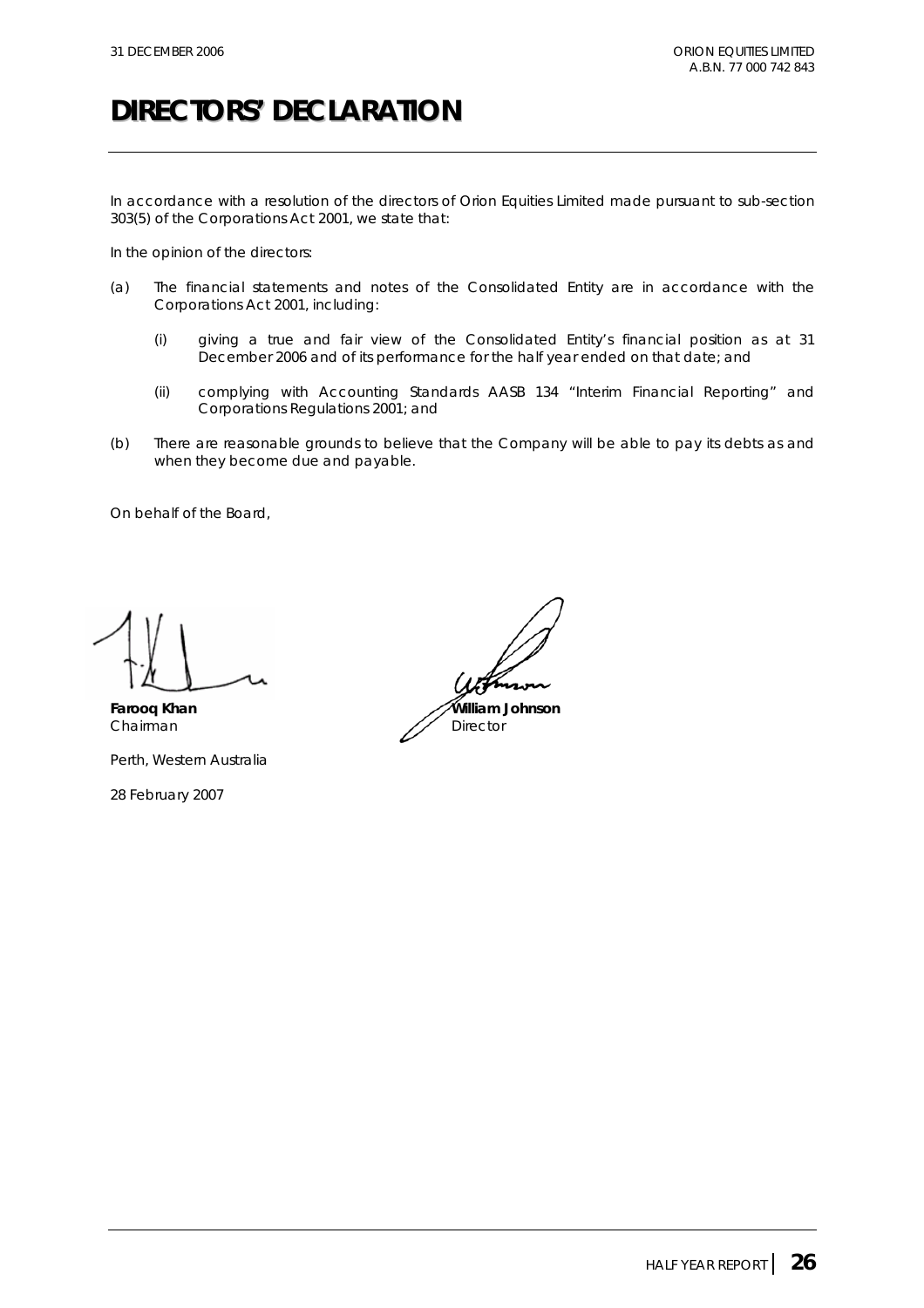

Chartered Accountants & Advisers

Level 8, 256 St George's Terrace Perth WA 6000 PO Box 7426 Cloisters Square Perth WA 6850 Tel: (61-8) 9360 4200 Fax: (61-8) 9481 2524 Email: bdo@bdowa.com.au **www.bdo.com.au** 

#### **INDEPENDENT AUDITOR'S REVIEW REPORT TO THE MEMBERS OF ORION EQUITIES LTD**

#### **Report on the Half-Year Financial Report**

We have reviewed the accompanying half-year financial report of Orion Equities Ltd, which comprises the condensed balance sheet as at 31 December 2006, and the condensed income statement, condensed statement of changes in equity and condensed cash flow statement for the half-year ended on that date, a statement of accounting policies, other selected explanatory notes and the directors' declaration of the consolidated entity comprising the disclosing entity and the entities it controlled at the half-year end or from time to time during the half-year (in order for the disclosing entity to lodge the half-year financial report with the Australian Securities and Investments Commission).

#### *Directors' Responsibility for the Half-Year Financial Report*

The directors of the disclosing entity are responsible for the preparation and fair presentation of the half-year financial report in accordance with Australian Accounting Standards (including the Australian Accounting Interpretations) and the *Corporations Act 2001*. This responsibility includes designing, implementing and maintaining internal control relevant to the preparation and fair presentation of the half-year financial report that is free from material misstatement, whether due to fraud or error; selecting and applying appropriate accounting policies; and making accounting estimates that are reasonable in the circumstances.

#### *Auditor's Responsibility*

Our responsibility is to express a conclusion on the half-year financial report based on our review. We conducted our review in accordance with Auditing Standard on Review Engagements ASRE 2410 *Review of an Interim Financial Report Performed by the Independent Auditor of the Entity*, in order to state whether, on the basis of the procedures described, we have become aware of any matter that makes us believe that the financial report is not in accordance with the *Corporations Act 2001* including: giving a true and fair view of the disclosing entity's financial position as at 31 December 2006 and its performance for the half-year ended on that date; and complying with Accounting Standard AASB 134 *Interim Financial Reporting* and the *Corporations Regulations 2001*. As the auditor of Orion Equities Limited, ASRE 2410 requires that we comply with the ethical requirements relevant to the audit of the annual financial report.

A review of a half-year financial report consists of making enquiries, primarily of persons responsible for financial and accounting matters, and applying analytical and other review procedures. A review is substantially less in scope than an audit conducted in accordance with Australian Auditing Standards and consequently does not enable us to obtain assurance that we would become aware of all significant matters that might be identified in an audit. Accordingly, we do not express an audit opinion.

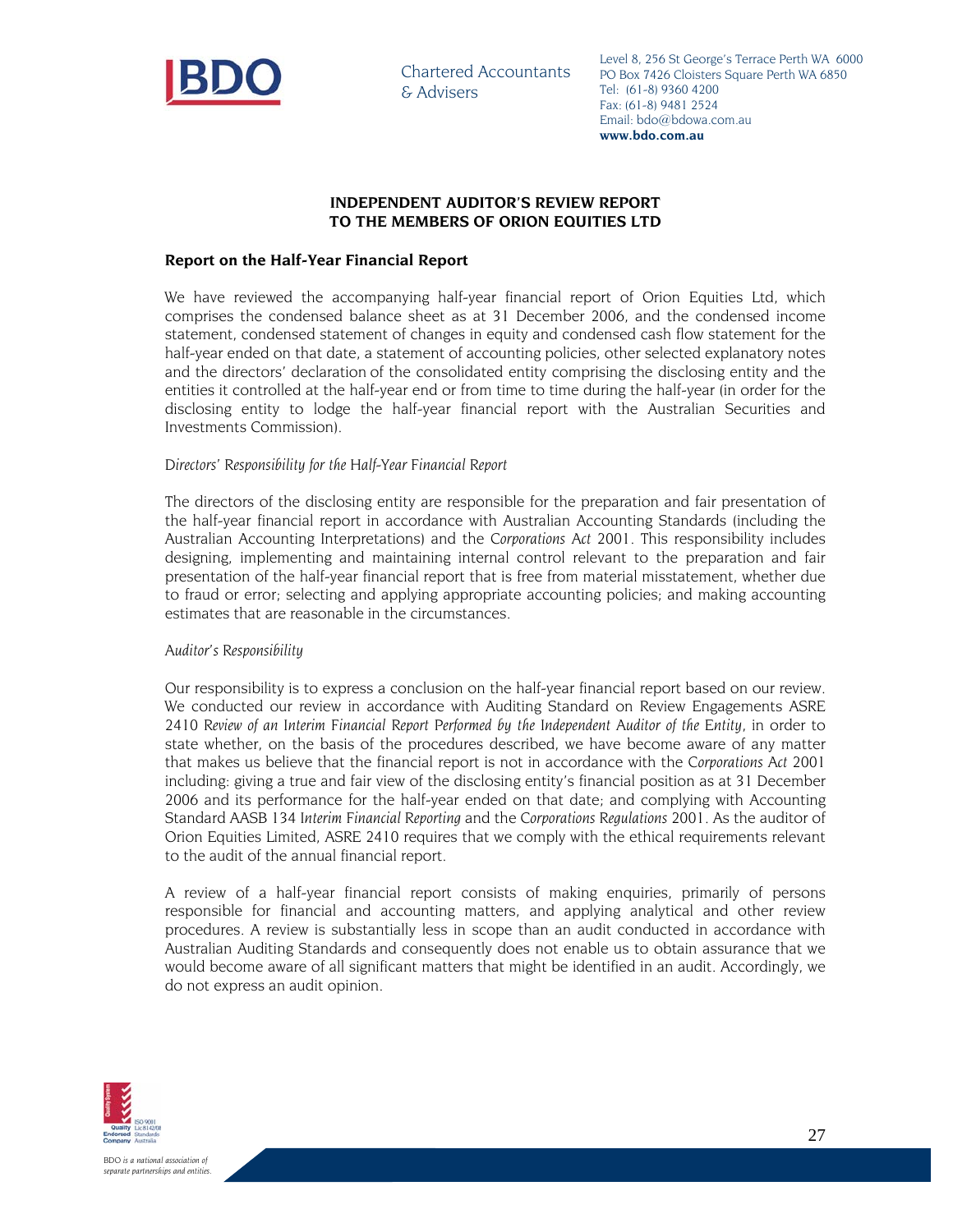#### *Independence*

In conducting our review, we have complied with the independence requirements of the *Corporations Act 2001*. We confirm that the independence declaration required by the *Corporations*  Act 2001, provided to the directors of Orion Equities Ltd on 28<sup>th</sup> February 2007 would be in the same terms if provided to the directors as at the date of this auditor's review report.

#### *Conclusion*

Based on our review, which is not an audit, we have not become aware of any matter that makes us believe that the half-year financial report of Orion Equities Ltd is not in accordance with the *Corporations Act 2001* including:

- (a) giving a true and fair view of the consolidated entity's financial position as at 31 December 2006 and of its performance for the half-year ended on that date; and
- (b) complying with Accounting Standard AASB 134 *Interim Financial Reporting* and Corporations Regulations 2001.

#### **BDO**

Chartered Accountants

MSbitzS

**M Shafizadeh**  Partner

Perth, Western Australia Dated this 28th day of February 2007